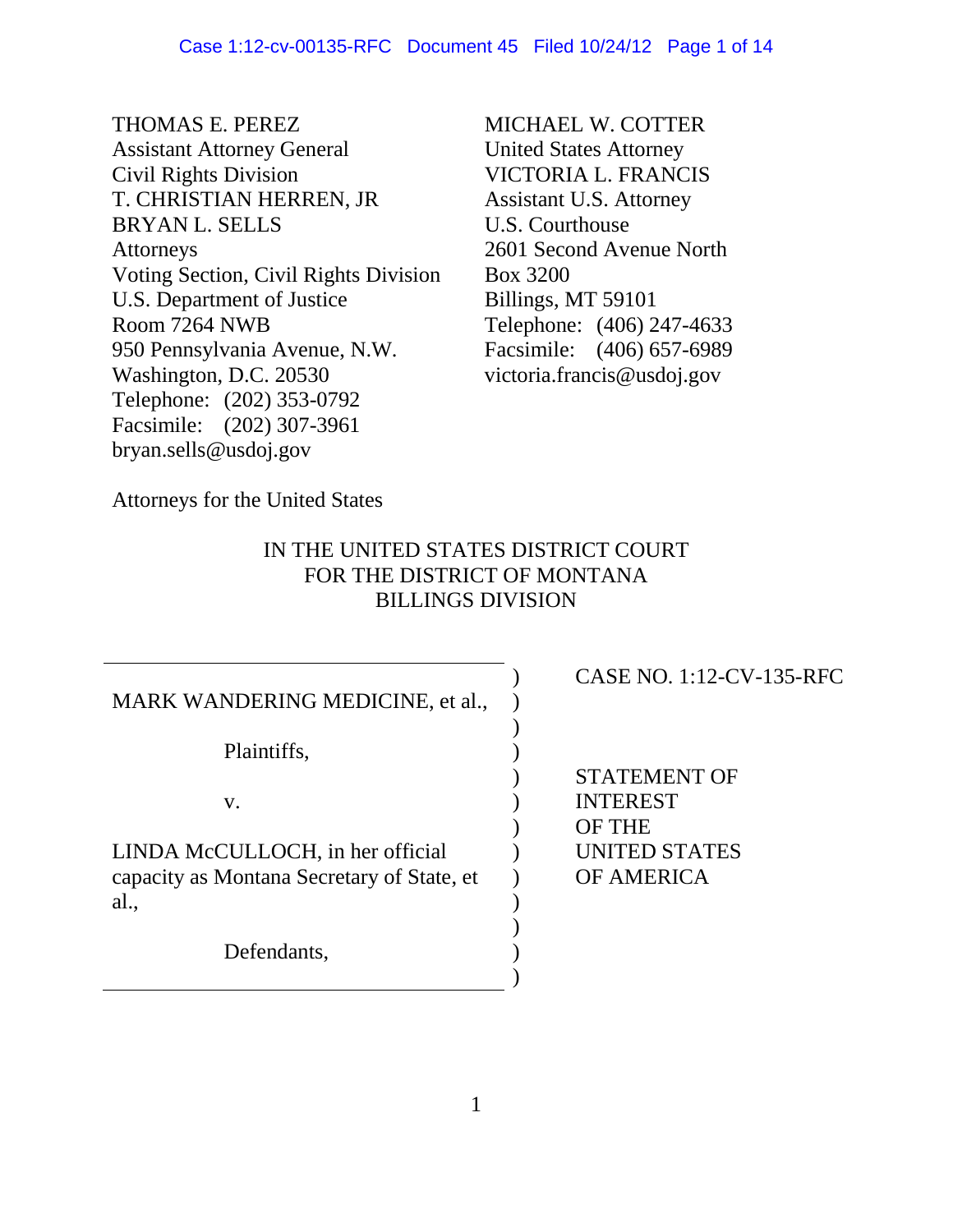#### Case 1:12-cv-00135-RFC Document 45 Filed 10/24/12 Page 2 of 14

The United States respectfully submits this Statement of Interest pursuant to 28 U.S.C. § 517, which authorizes the Attorney General to attend to the interests of the United States in any pending suit. The United States has a strong interest in the resolution of this matter because it implicates the proper interpretation and application of Section 2 of the Voting Rights Act, 42 U.S.C. § 1973. *See* 42 U.S.C. § 1973j(d) (authorizing the Attorney General to enforce Section 2 on behalf of the United States).

The plaintiffs' complaint alleges, among other things, that the location of the site for in-person late registration and early voting in Big Horn, Blaine, and Rosebud counties discriminates against Native Americans in violation of Section 2. Compl. ¶¶ 161-63, ECF No. 1. The plaintiffs seek a preliminary injunction requiring the defendants to open one additional site in each county that will provide Indian voters with greater access to the political process. *Id.* at 39-40.

The purpose of this brief is to supply the Court with expert analysis demonstrating that Native Americans in the affected counties have significantly less access to in-person late registration and early voting than their white counterparts. This evidence, along with the evidence adduced by the plaintiffs, establishes that the plaintiffs are likely to succeed on the merits of their Section 2 claim.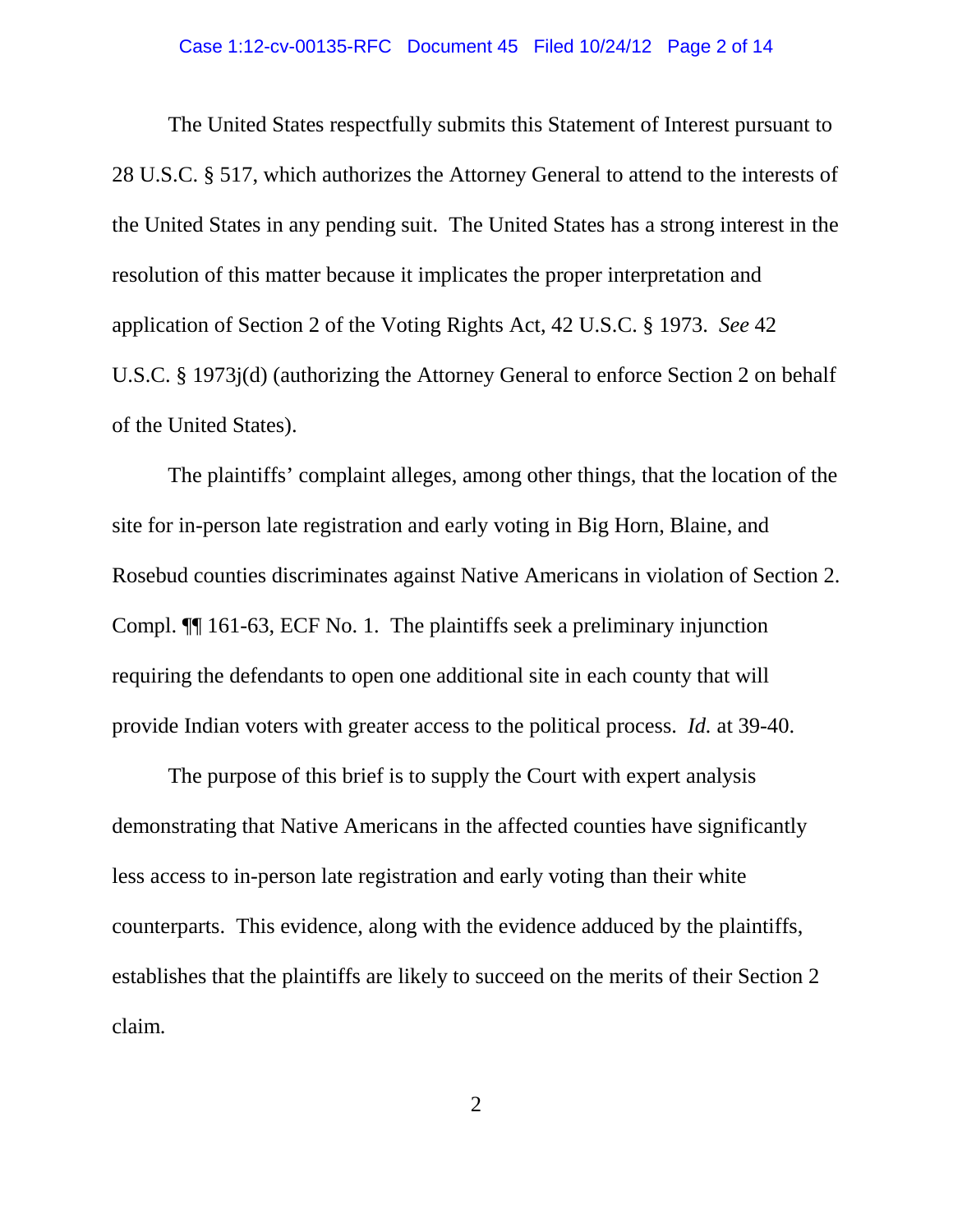# **I. BACKGROUND**

This case involves two provisions of Montana election law that make it easier for Montanans to exercise their electoral franchise. The first is known as "late registration," and the second is known as "early voting." Together, the two provisions offer convenient one-stop approach to registration and voting that allows a voter to register and vote with a single visit to a local office any time within a 30-day window preceding an election.

Late registration is an option for Montanans who miss the regular mail-in registration deadline 30 days before an election. *See* Mont. Code. Ann. § 13-2- 301. Starting the day after the regular registration deadline and continuing until the close of the polls on Election Day, an eligible voter may register to vote or update the voter's existing registration information by appearing in person at the county election office or other location designated by the county election administrator. *See* Mont. Code Ann. § 13-2-304.

Early voting, which is also known as in-person absentee voting, allows any registered voter to receive, mark, and submit an absentee ballot in person at the county election office or other location designated by the county election administrator. *See* Mont. Code. § 13-13-222. The early-voting period begins as soon as absentee ballots become available—which is typically about 30 days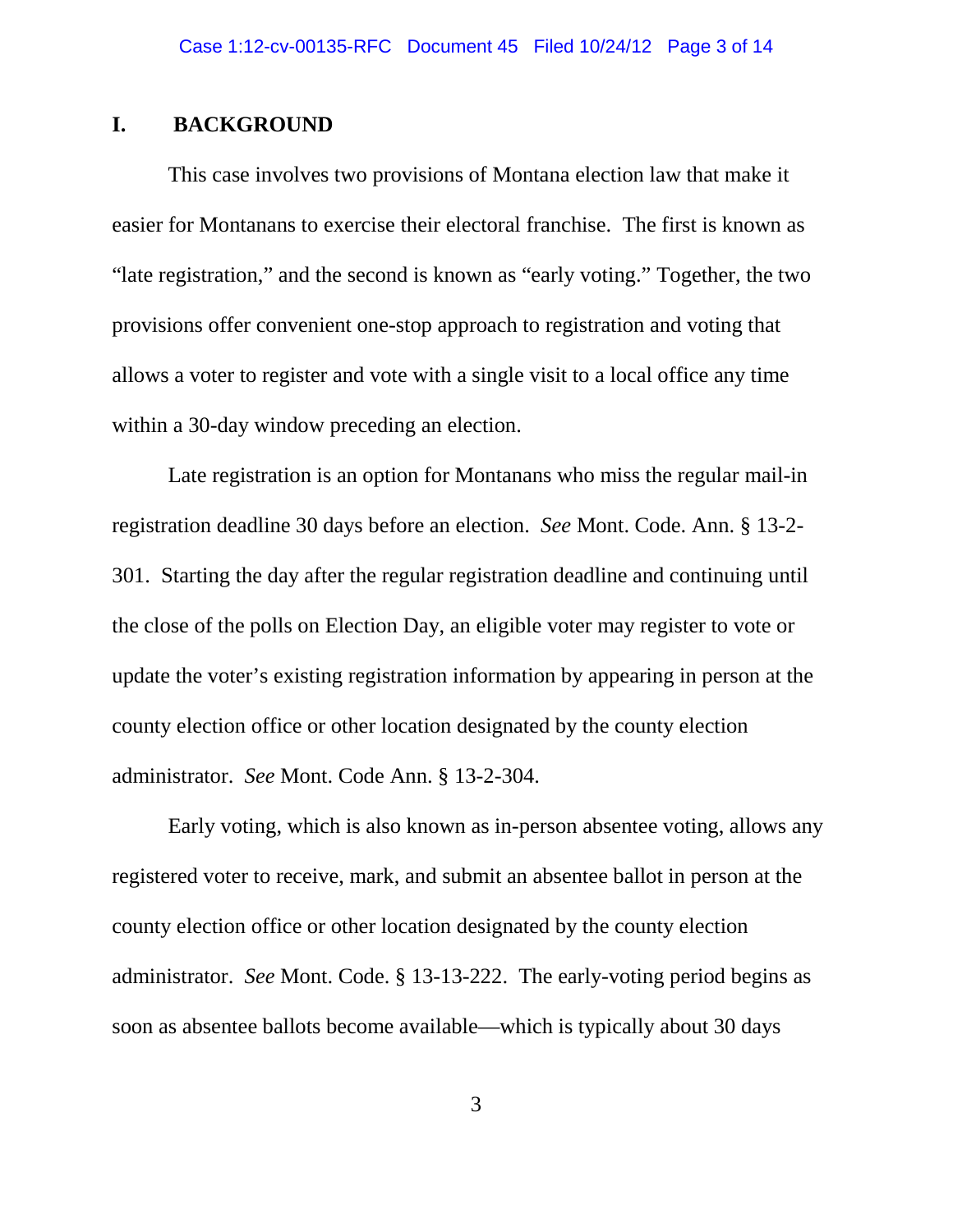before the election—and continues until noon on the day before the election. *See*  Mont. Code Ann. §§ 13-13-205, -211.

Although late registration and early voting most often take place at the county election office, which is usually located in the county clerk's office in the county seat, Montana law permits a county to create satellite election offices so that late registration and early voting can take place in more than one location. Pls. Mem. Supp. Mot. Prelim. Inj. Ex. 9 (Election Advisory #A01-12), ECF No. 4-2.

Big Horn, Blaine, and Rosebud counties currently offer late registration and early voting only in the county seat. Each of those counties is geographically large and sparsely populated. Each of those counties also has a substantial Native American population, most of which lives on or near Indian reservations located within those counties at a great distance from the county seat.

# **II. ARGUMENT**

Plaintiffs seeking a preliminary injunction must establish that they are likely to succeed on the merits, that they are likely to suffer irreparable harm in the absence of preliminary relief, that the balance of equities tips in their favor, and that an injunction is in the public interest. *Winter v. Natural Res. Def. Council, Inc.*, 555 U.S. 7, 20 (2008); *see also Alliance for the Wild Rockies v. Cottrell*, 632 F.3d 1127, 1131–32 (9th Cir. 2011). The plaintiffs here can meet that standard.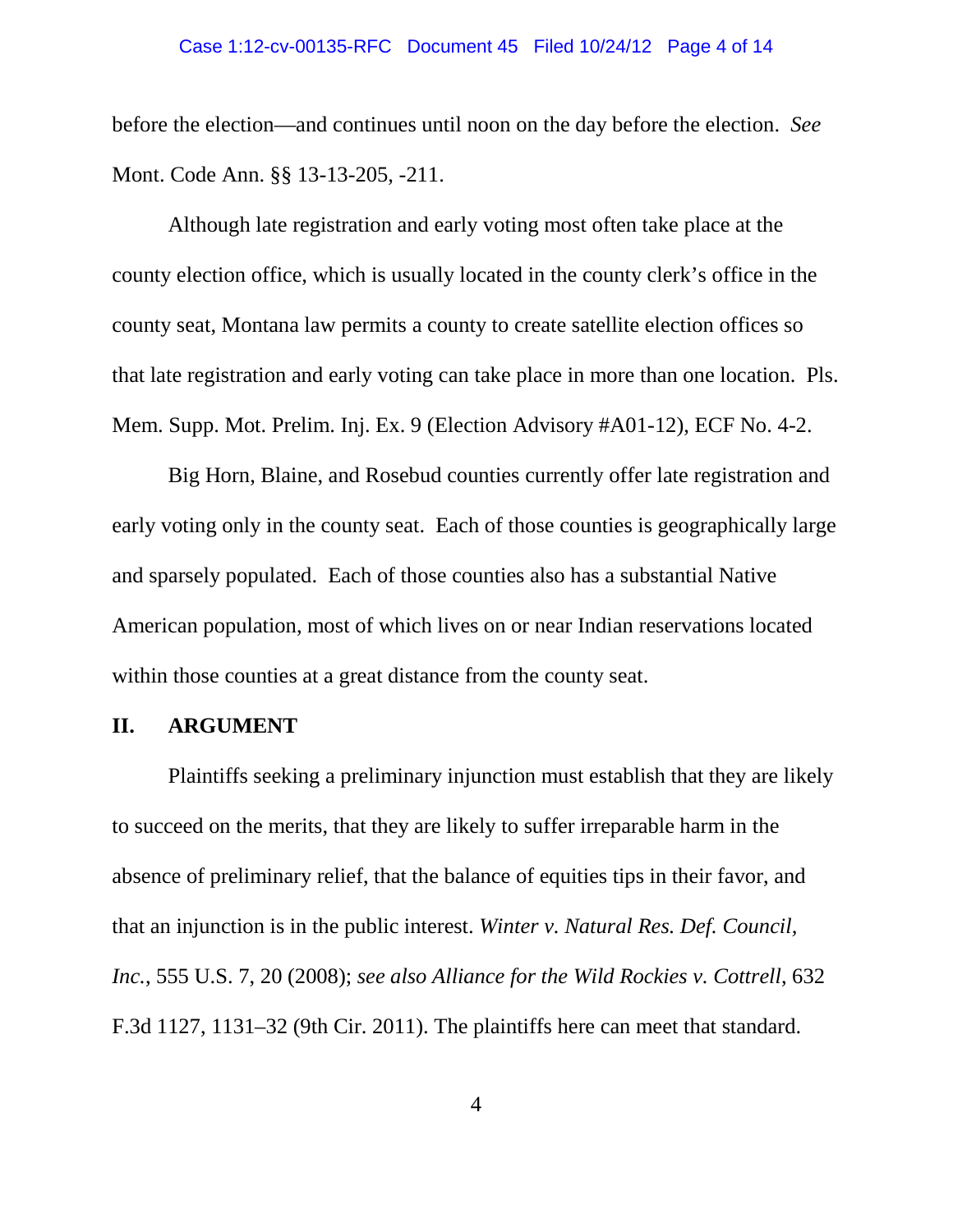## **A. The plaintiffs are likely to succeed on their Section 2 claim.**

Section 2 of the Voting Rights Act, 42 U.S.C. § 1973, prohibits voting practices and procedures that result in discrimination on the basis of race, color, or membership in a language minority group. *See* 42 U.S.C. § 1973(a). It prohibits, for example, unequal access to voter-registration sites, *see Operation Push v. Allain*, 674 F. Supp. 1245 (N.D. Miss. 1987), *aff'd sub nom. Operation Push v. Mabus*, 932 F.2d 400 (5th Cir. 1991), and unequal access to voting sites, *see Spirit Lake Tribe v. Benson* County, 2010 WL 4226614 (D.N.D. Oct. 21, 2010); *Brown v. Dean*, 555 F. Supp. 502 (D.R.I. 1982). *See also Jacksonville Coalition for Voter Protection v. Hood,* 351 F. Supp. 2d. 1326 (M.D. Fla. 2004) (unequal access to early voting sites); *Brown v. Post*, 279 F. Supp. 60 (W.D. La. 1968) (unequal access to absentee voting opportunities).

A violation of Section 2 is established "if, based on the totality of circumstances, it is shown that the political processes leading to nomination or election in the State or political subdivision are not equally open to participation by members of a [racial or language minority group] in that its members have less opportunity than other members of the electorate to participate in the political process and to elect representatives of their choice." 42 U.S.C. § 1973(b). *See generally Thornburg v. Gingles*, 478 U.S. 30, 43-46 (1986) (discussing Section 2 and its legislative history). When evaluating the totality of circumstances, there is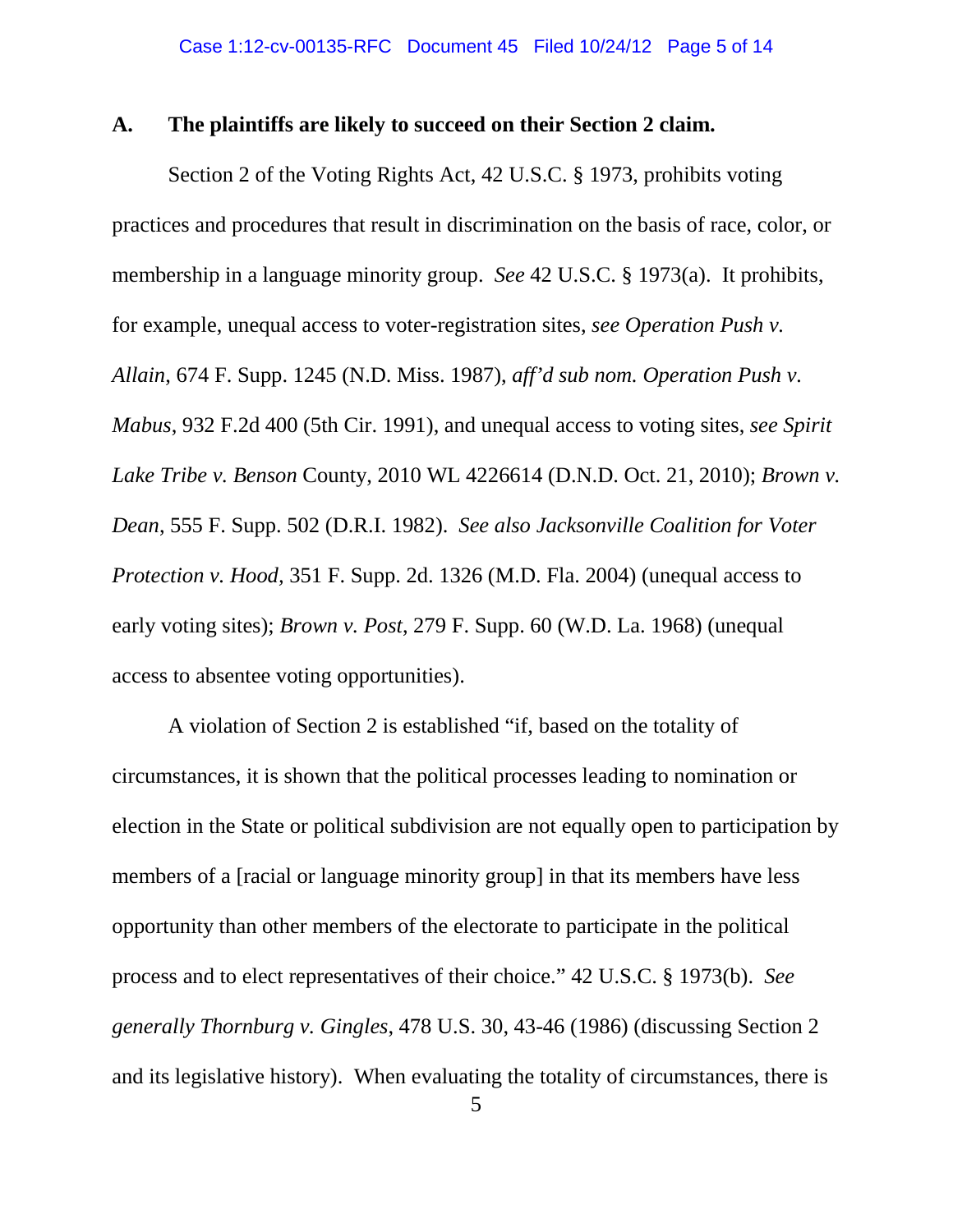#### Case 1:12-cv-00135-RFC Document 45 Filed 10/24/12 Page 6 of 14

no requirement that any particular number of factors be proved or that a majority of them point one way or the other. *See id.* at 45. Rather, "the question whether the political processes are 'equally open' depends upon a searching practical evaluation of the 'past and present reality.'" *Id.* (quoting S. Rep. No. 97-417, at 30 (1982)).

The attached declaration of Professor Gerald R. Webster, chair of the geography department at the University of Wyoming, demonstrates that Native Americans in Big Horn, Blaine, and Rosebud counties have significantly less access than whites to late registration and early voting. *See* Ex. 1 at 3-4, 9 (Webster Decl.). Professor Webster calculated the average distance to the single late registration and early voting site in each county for Native Americans and whites, and he found large and statistically significant racial disparities in each county. Table 1 below summarizes Professor Webster's findings. In short, Native Americans in the three counties have to travel much greater distances than their white counterparts to access the site in their respective counties.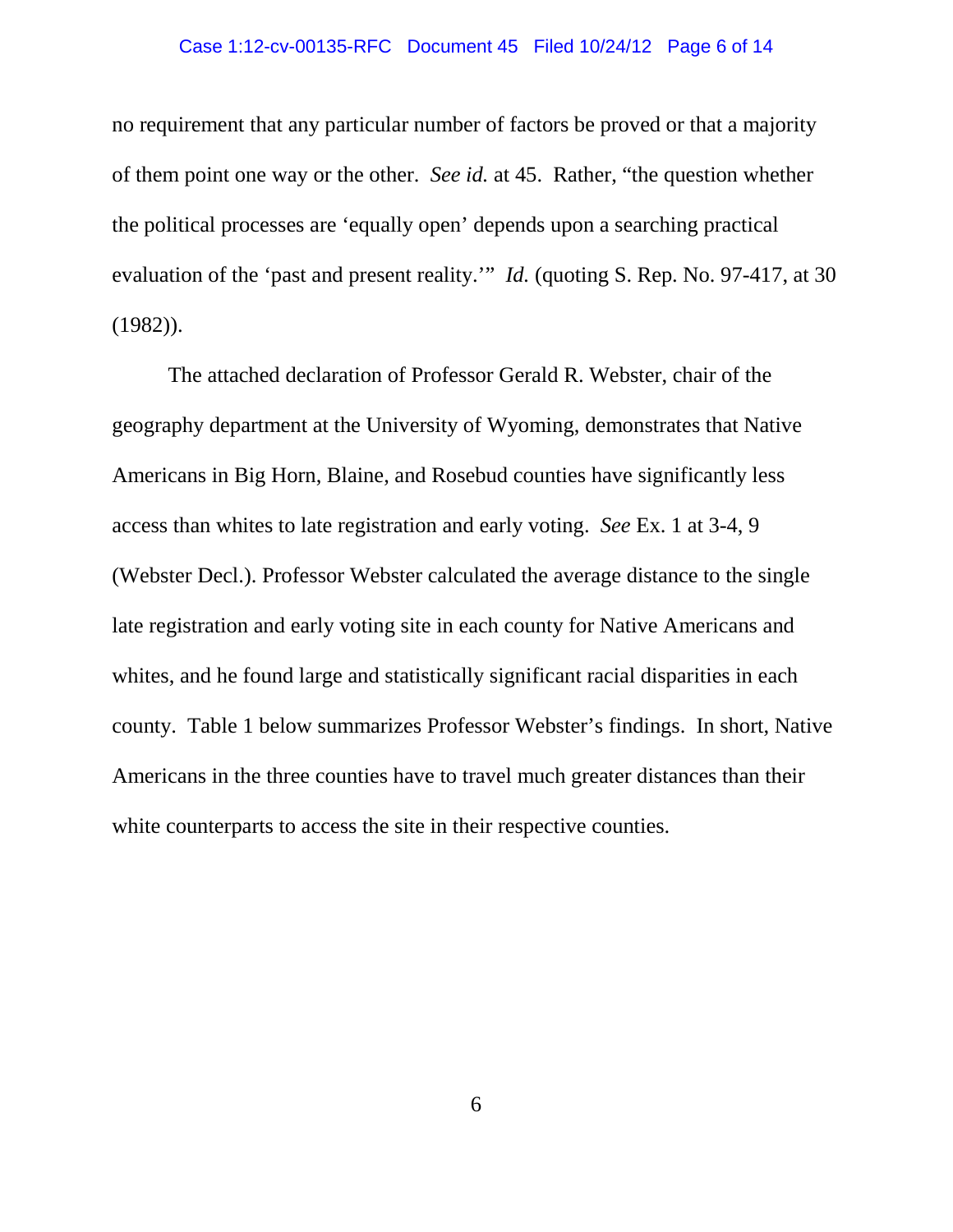# **Table 1**

| <b>NEAR DISTRICT TO COUNTY COULTROUSE TOT VOURE-Age Residents, in Nines</b> |        |         |           |
|-----------------------------------------------------------------------------|--------|---------|-----------|
|                                                                             | Whites | Indians | Disparity |
| Big Horn County                                                             | 11.61  | 22.02   | 189%      |
| <b>Blaine County</b>                                                        | 9.77   | 31.45   | 322%      |
| <b>Rosebud County</b>                                                       | 16.79  | 44.85   | 267%      |
| $\sim$<br>$\sqrt{11}$ $\sqrt{11}$ $\sqrt{11}$                               |        |         |           |

**Mean Distance to County Courthouse for Voting-Age Residents, in Miles**

Source: Ex. 1 (Webster Decl.) at 9.

Professor Webster also found that Native Americans in the three counties have substantially higher poverty rates and substantially lower access to vehicles than their white counterparts. *See* Ex. 1 at 2-3, 7-8 (Webster Decl.). In Big Horn and Blaine counties, for example, Native Americans are more than twice as likely as whites to be in poverty, and in Rosebud County, which also has the largest disparity in travel distances, the disparity in poverty rates is greater than 400%. Similar disparities obtain in access to vehicles. In Big Horn and Blaine Counties, Native American households are more than three times as likely as white households to lack access to a vehicle. In Rosebud County, the disparity is greater than 200%. These two factors suggest that Native Americans are much more likely to lack the resources necessary to overcome the greater distances to their late registration and early voting site.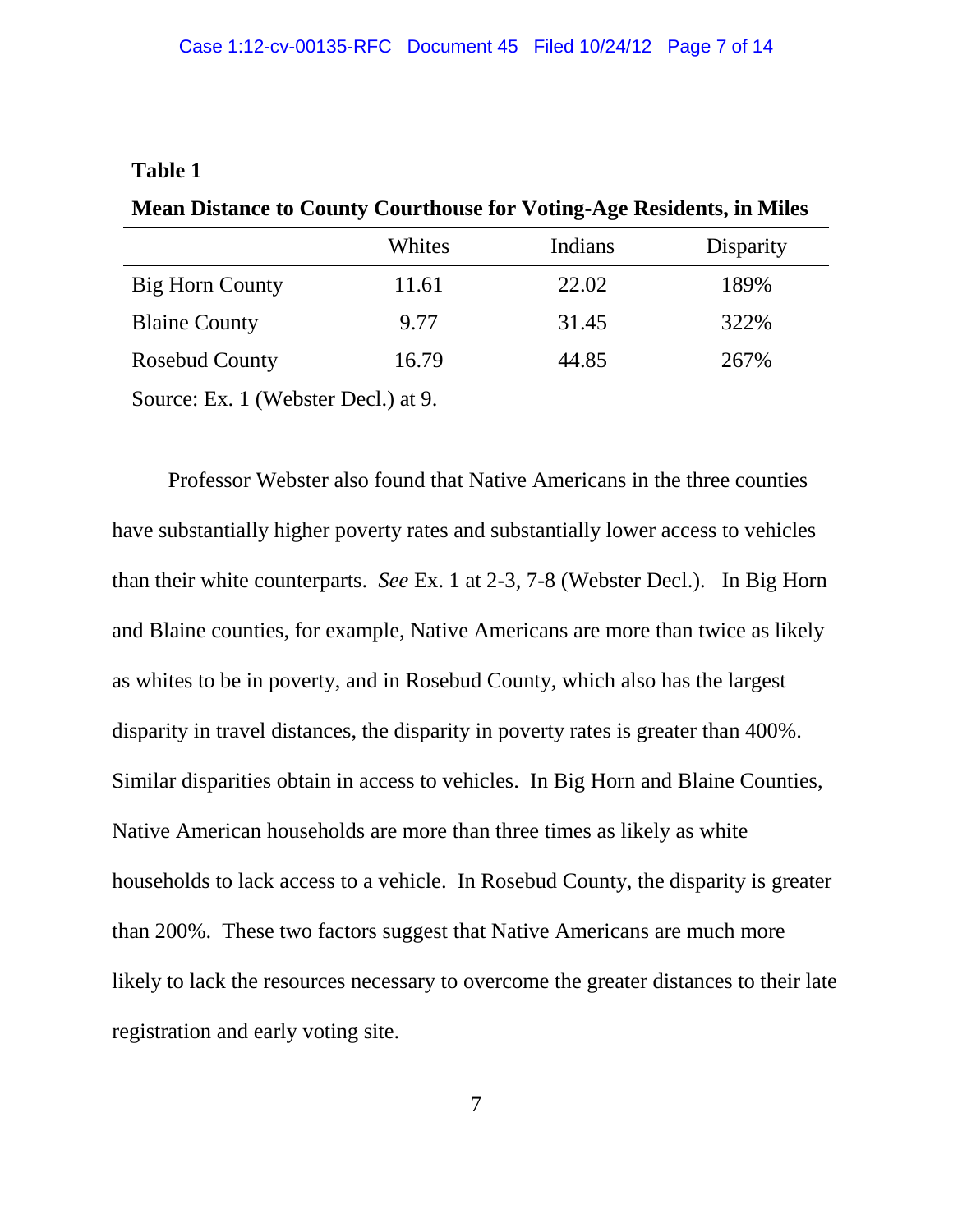## Case 1:12-cv-00135-RFC Document 45 Filed 10/24/12 Page 8 of 14

Finally, and for illustrative purposes only, Professor Webster calculated what the average distance to the nearest early voting site would be if each county were to open a satellite office as the plaintiffs request. *See* Ex. 1 at 4-5, 10 (Webster Decl.). He found that the satellite office would greatly reduce both the average distance for Native Americans and the racial disparity in each county. This demonstrates the availability of a remedy that would provide Indian voters in the three counties with much greater electoral opportunity.

The statistical evidence contained in Professor Webster's declaration is highly probative of a Section 2 violation not merely because it demonstrates racial disparities in access to the polls but because the racial disparities it demonstrates are so extreme. Native American voters in the three counties are *much* farther from the late registration and voting site than their white peers, and they are *much* less likely to have the resources necessary to bridge the gap.

Other available evidence further supports the conclusion that the plaintiffs are likely to succeed on the merits of their Section 2 claim. The plaintiffs' complaint and brief in support of their motion for a preliminary injunction points to some of this evidence, including the history of discrimination against Native Americans in Montana, the underutilization of absentee voting in the three challenged counties, socioeconomic disparities, and the great distances that Indians must travel to take advantage of the electoral opportunities available to their white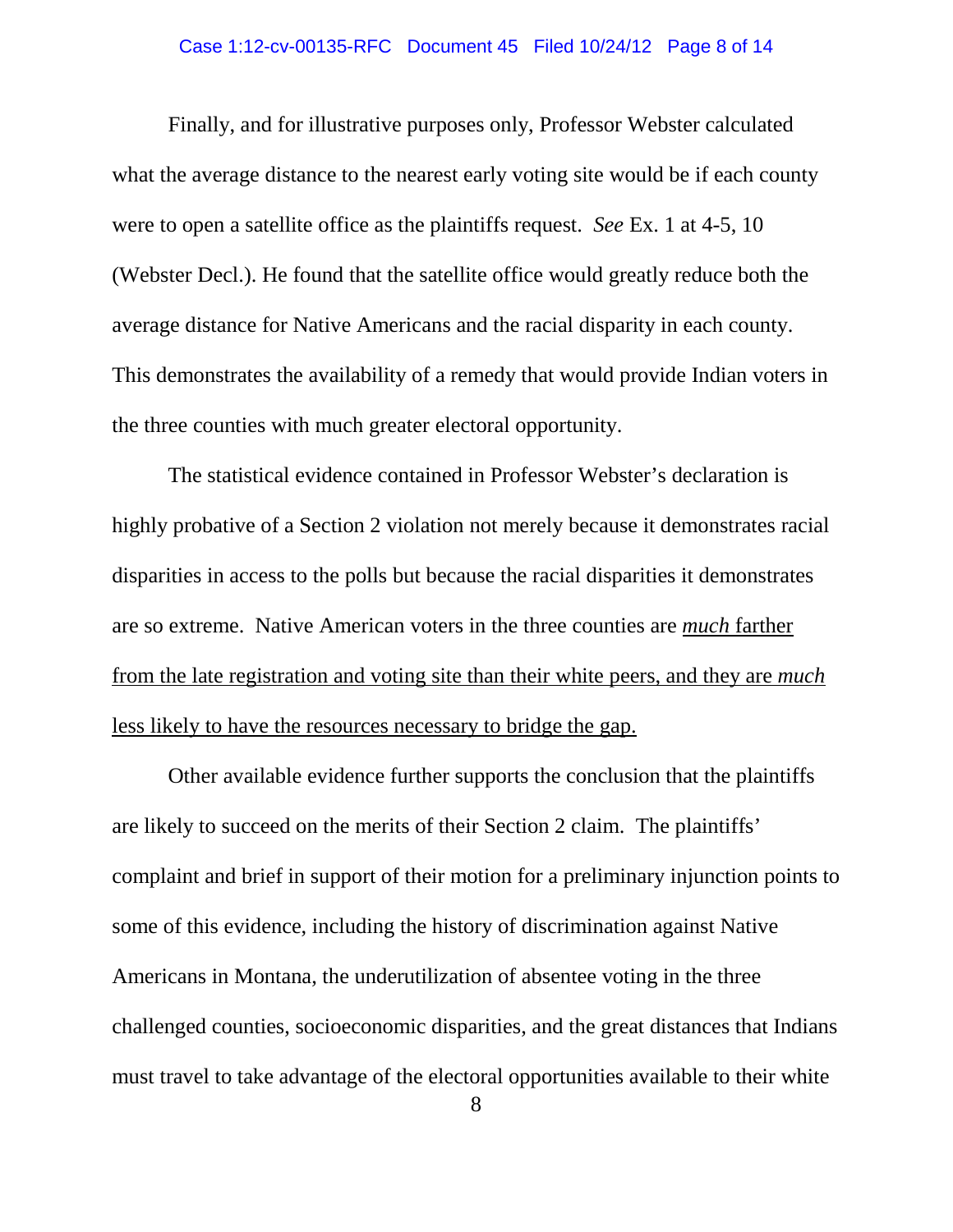counterparts. The Court may also take judicial notice of relevant findings made in other Montana voting-rights cases on behalf of Indians such as *United States v. Blaine County*, 363 F.3d 897, 912-914 (9th Cir. 2004) (discussing the history of discrimination and other totality-of-circumstances factors in Blaine County); *Old Person v. Cooney*, 230 F.3d 1113, 1129 (9th Cir. 2000) (discussing totality-ofcircumstances factors in a challenge to statewide redistricting); and *Windy Boy v. Big Horn County*, 647 F. Supp. 1007, 1007-08 (D. Mont. 1986). This other evidence is "supportive of, but *not essential to*," the plaintiffs' claim. *Gingles*, 478 U.S. at 48 n.15.

The practical reality is that Indian voters in Big Horn, Blaine, and Rosebud counties do not have the same opportunity as white voters to take advantage of late registration and early voting. Indeed, this case presents extreme factual circumstances. The totality of the evidence before the Court thus establishes that the plaintiffs are likely to succeed on the merits of their Section 2 claim.

# **B. Native Americans in the three counties will suffer irreparable harm in the absence of immediate injunctive relief.**

Denial or abridgment of the equal right to vote constitutes irreparable harm. *See Obama for America v. Husted*, 2012 WL 4753397 (6th Cir. Oct. 5, 2012); *Williams v. Salerno*, 792 F.2d 323, 330 (2d Cir. 1986) (voters "would certainly suffer irreparable harm if their right to vote [was] impinged upon."); *U.S. Student*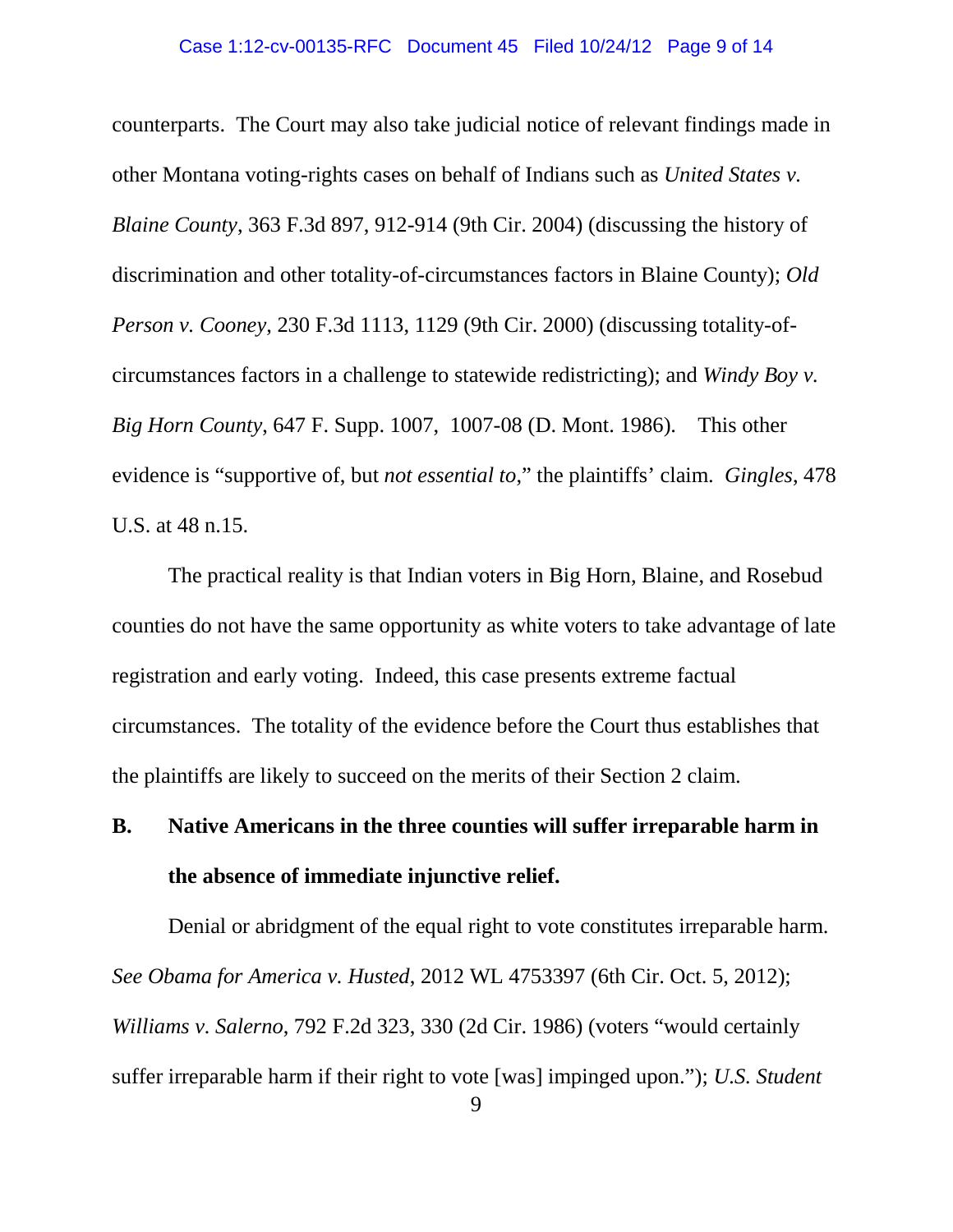*Ass'n Found. v. Land*, 585 F. Supp. 2d 925, 944 (E.D. Mich. 2008) ("any

disenfranchisement effected by the undeliverable ID or driver's license practices

would indeed constitute irreparable harm."); *Montano v. Suffolk Cnty. Legislature*,

268 F. Supp. 2d 243, 260 (E.D.N.Y. 2003) ("An abridgement or dilution of the

right to vote constitutes irreparable harm."); *United States v. Berks County*, 250 F.

Supp. 2d 525, 540-41 (E.D. Pa. 2003); *Harris v. Graddick*, 593 F. Supp. 128, 135

(M.D. Ala. 1984).

Part of the reason for this treatment of voting harms is the special importance of the right to vote in the American democratic tradition:

Undoubtedly, the right of suffrage is a fundamental matter in a free and democratic society. Especially since the right to exercise the franchise in a free and unimpaired manner is preservative of other basic civil and political rights, any alleged infringement of the right of citizens to vote must be carefully and meticulously scrutinized.

*Reynolds v. Sims*, 377 U.S. 533, 561-62 (1964); *accord Wesberry v. Sanders*, 376

U.S. 1, 17 (1964) ("No right is more precious in a free country than that of having a voice in the election of those who make the laws under which, as good citizens, we must live."). Money cannot fully compensate an individual for the loss of a right so fundamental. Part of the reason is also practical: a court simply cannot undo—by means of a special election or otherwise—all of the effects of an election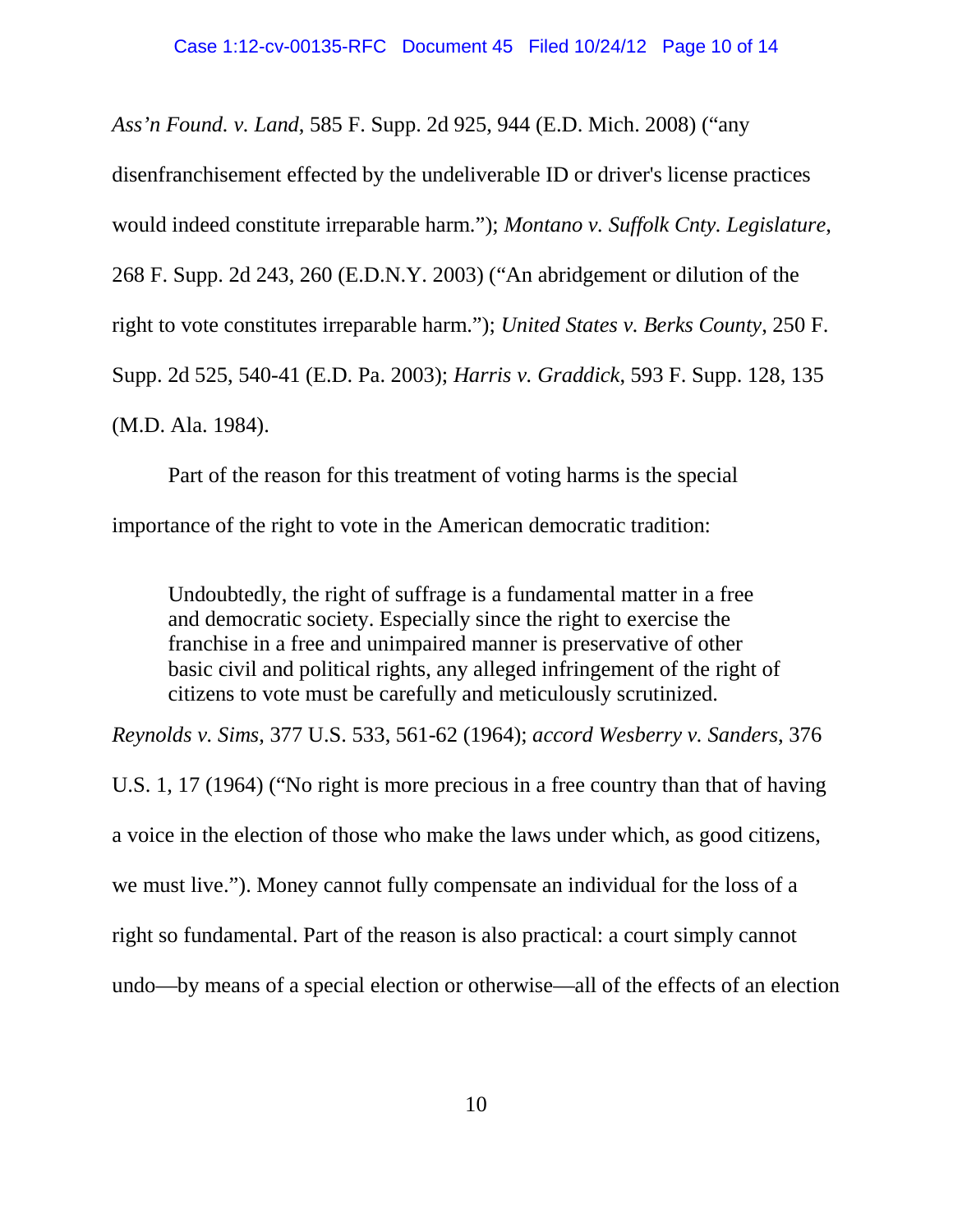infected with racial discrimination. *See Sprit Lake Tribe,* 2010 WL 4226614 at \*4- \*5.

In this case, the irreparable harm is clear. Without an injunction, Native Americans in Big Horn, Blaine, and Rosebud counties will not have the same electoral opportunities as their white counterparts.

## **C. The balance of the equities tips in the plaintiffs' favor.**

The relief that the plaintiffs seek here is appropriately tailored to the defendants' violation of federal law. They seek an order requiring the defendants to open a satellite office in each county that is accessible to Indian voters. While a permanent remedy could potentially entail a single site in each of three counties that is equally accessible to all residents in each of these counties, this preliminary remedy avoids the confusion that could result from moving the one existing site in each county to a more appropriate location on the eve of the election.

In addition, the preliminary remedy will not entail significant costs to the defendants because there are so few days remaining until the election and because, as is evident from the correspondence attached to the plaintiffs' brief, the plaintiffs have offered to cover the cost of operating those sites. As a result, the requested relief is unlikely to pose a significant burden on the defendants over the few days remaining before Election Day. Whatever burden there might be is easily outweighed by the risk of harm to Indian voters in the three affected counties.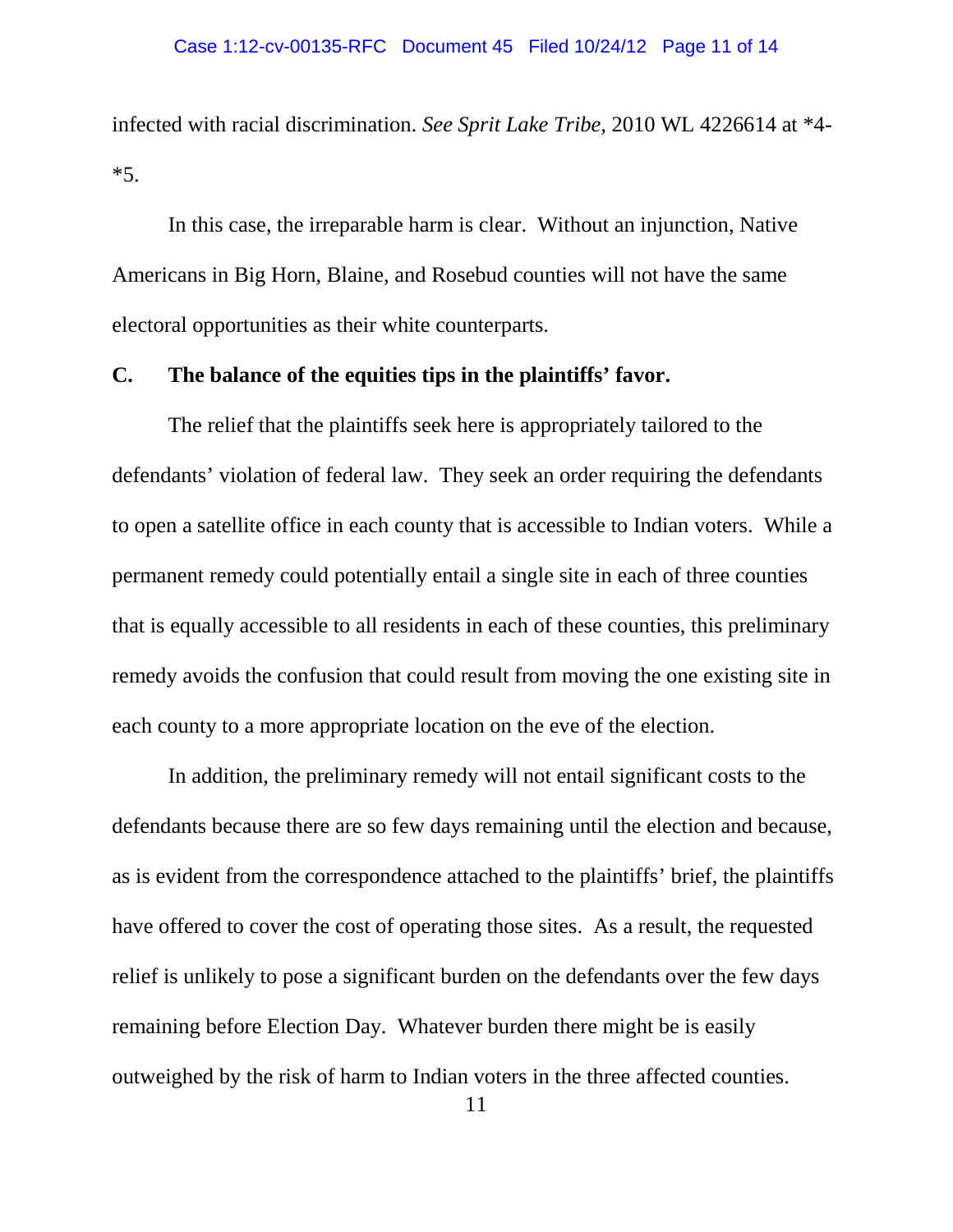The balance of the equities therefore favors the plaintiffs.

## **D. The public interest favors immediate injunctive relief.**

The public interest also favors the plaintiffs. Section 2 represents "a strong national mandate for the immediate removal of all impediments, intended or not, to equal participation in the election process." *Harris*, 593 F. Supp. at 135. Ordering the defendants to provide Indian voters with the same electoral opportunities they provide white voters "serves the public interest by reinforcing the core principles of our democracy." *Berks County*, 250 F. Supp. 2d at 541.

Moreover, the public has a clear interest in the enforcement of Federal statutes that protect constitutional rights, including voting rights. *United States v. Raines*, 362 U.S. 17, 27 (1960) (reversing denial of preliminary injunction in voting rights case and holding that "there is the highest public interest in the due observance of all the constitutional guarantees, including those that bear the most directly on private rights"); *United States v. E. Baton Rouge Parish Sch. Bd.*, 594 F.2d 56, 58 (5th Cir. 1979) ("[T]he United States has an interest in enforcing Federal law that is independent of any claims of private citizens. In the [voting rights] context the Supreme Court has characterized this as the highest public interest in the due observance of all constitutional guarantees.' (quoting *Raines*, 362 U.S. at 27)); *U.S. Student Ass'n Found. v. Land*, 585 F. Supp. 2d 925, 947 (E.D. Mich. 2008) (noting in the voting context that "the public has an interest in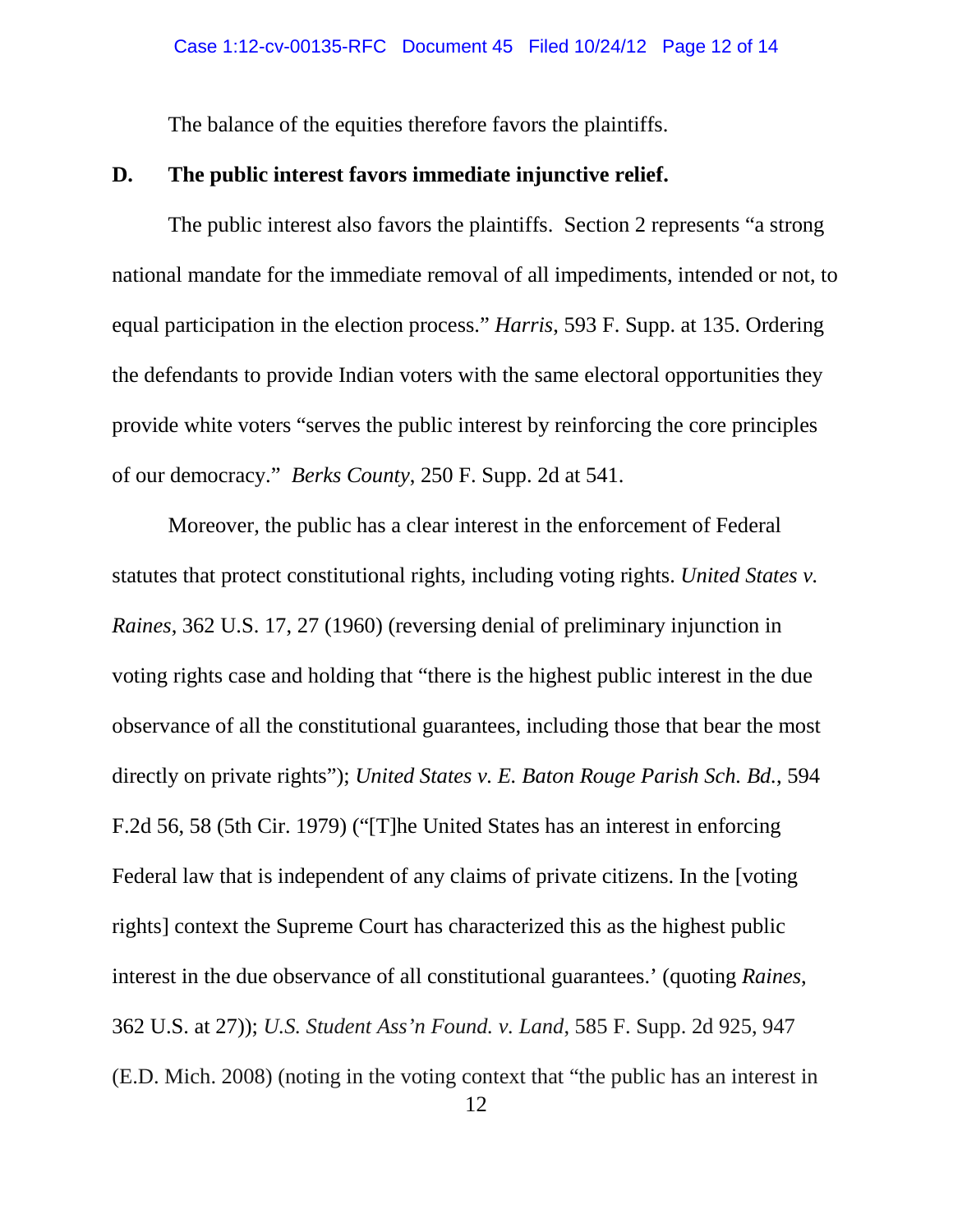the enforcement of federal statutes.") (internal citations and quotations omitted);

*see Herman v. S.C. Nat'l Bank*, 140 F.3d 1413, 1425 (11th Cir. 1998) (discussing

*E. Baton Rouge Parish Sch. Bd*., 594 F.2d at 58); *see also Summit Cnty.* 

*Democratic Cent. and Exec. Comm. v. Blackwell*, 388 F.3d 547, 551 (6th Cir.

2004) ("There is a strong public interest in allowing every registered voter to vote freely.").

# **III. CONCLUSION**

For the foregoing reasons, the Court should grant the plaintiffs' motion for a preliminary injunction.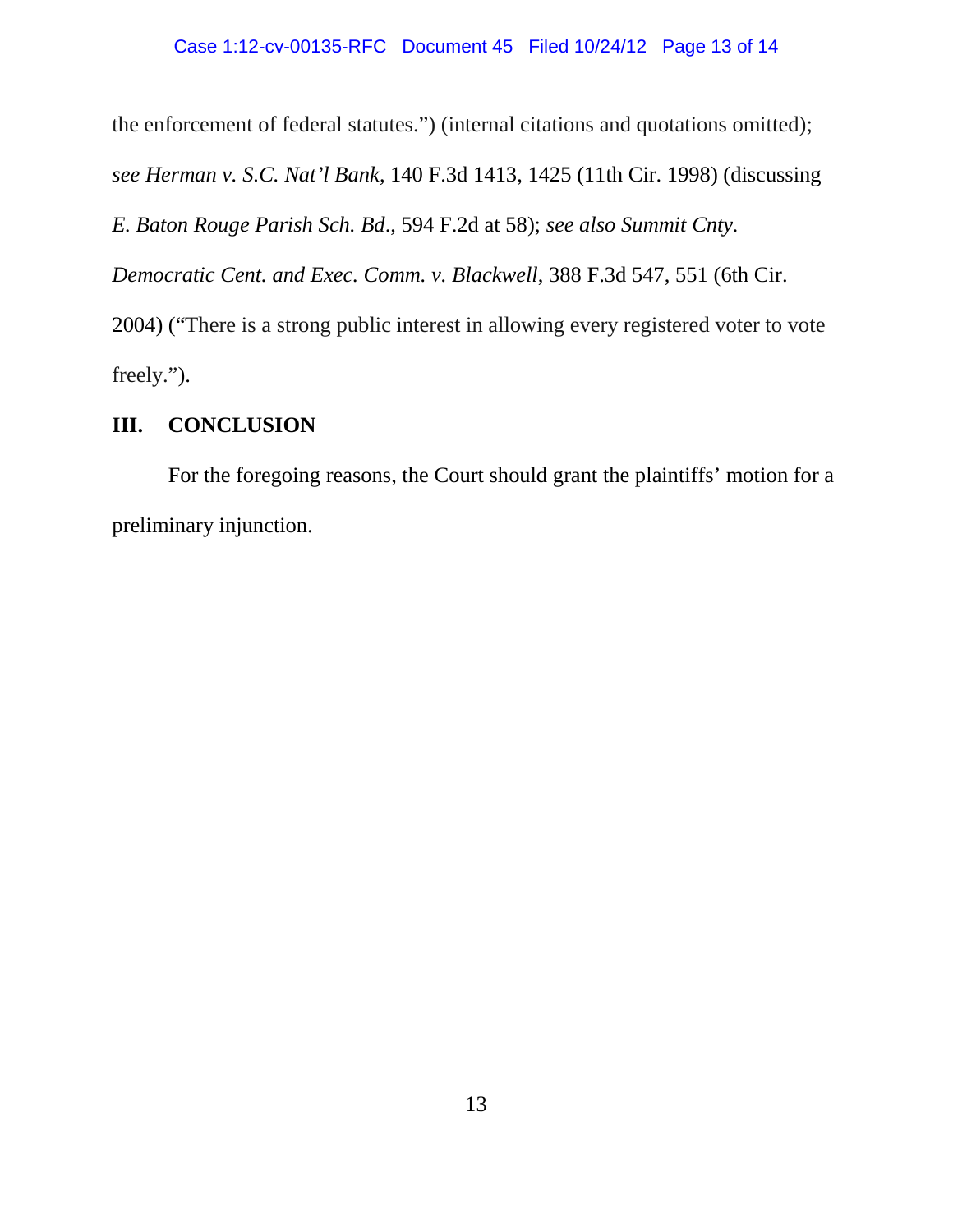Date: October 24, 2012

# MICHAEL W. COTTER THOMAS E. PEREZ United States Attorney<br>
VICTORIA L. FRANCIS<br>
Civil Rights Division VICTORIA L. FRANCIS Assistant U.S. Attorney

Respectfully submitted,

District of Montana  $/ s/ B$ ryan L. Sells

T. CHRISTIAN HERREN, JR. BRYAN L. SELLS Attorneys Voting Section Civil Rights Division U.S. Department of Justice Room 7264 NWB 950 Pennsylvania Avenue, N.W. Washington, D.C. 20530 Telephone: (202) 353-0792 Facsimile: (202) 307-3961

*Counsel for the United States*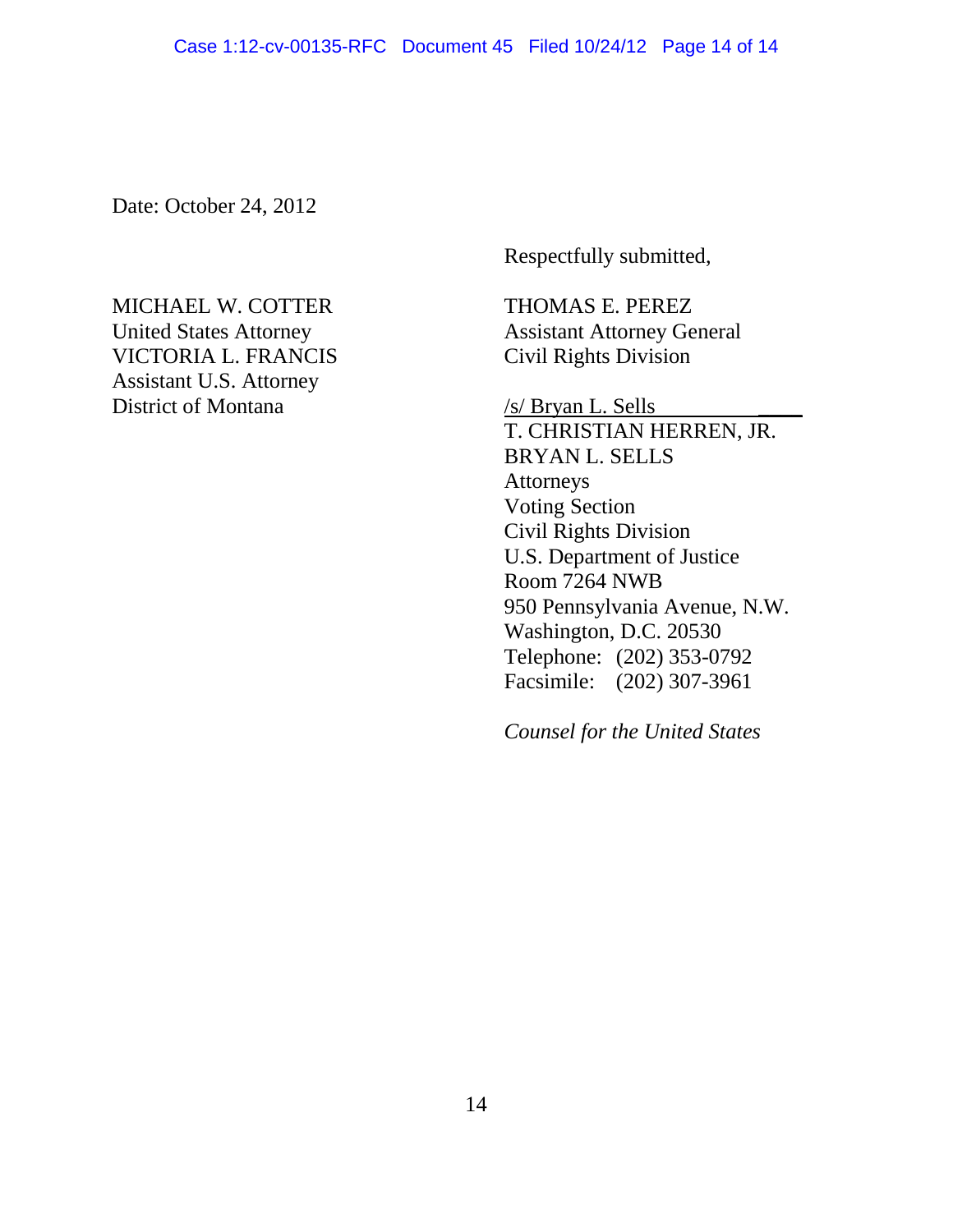#### Case 1:12-cv-00135-RFC Document 45-1 Filed 10/24/12 Page 1 of 11

# **An Evaluation of the Effects of Adding a Second Voter Registration/Polling Site in Three Montana Counties**

Professor Gerald R. Webster Department of Geography University of Wyoming

I am a professor of geography at the University of Wyoming, Laramie, Wyoming, where I also serve as the departmental chair. Prior to moving to the University of Wyoming in 2007, I was a faculty member in the Department of Geography at the University of Alabama for eighteen years, serving as chair the last seven years. My formal education includes a BA (1975) in political science from the University of Colorado-Denver, a MS (1980) in geography from Western Washington University, and a Ph.D. (1984) in geography from the University of Kentucky.

My primary research and teaching interests are in political geography including electoral geography. I have authored or co-authored over 100 items including approximately 75 refereed journal articles and book chapters including many on electoral landscapes and redistricting. In November, 2011, I received the Outstanding Lifetime Achievement Award from the Southeastern Division of the Association of American Geographers. I have served as a consultant and expert witness on election related litigation since the mid-1990s for clients in Alabama, Mississippi, Louisiana, Florida, North Carolina, Virginia, Texas and Illinois.

On October 18<sup>th</sup>, 2012, I was contacted by the U.S. Department of Justice about potential litigation involving three counties in Montana: Big Horn, Blaine and Rosebud. Each of the three counties has a single site for voter registration and voting at their county courthouses. Each of the three counties includes all or portions of the Crow (Big Horn), Northern Cheyenne (Rosebud), and Ft. Belknap (Blaine) Indian Reservations. The tribal leaders at each of these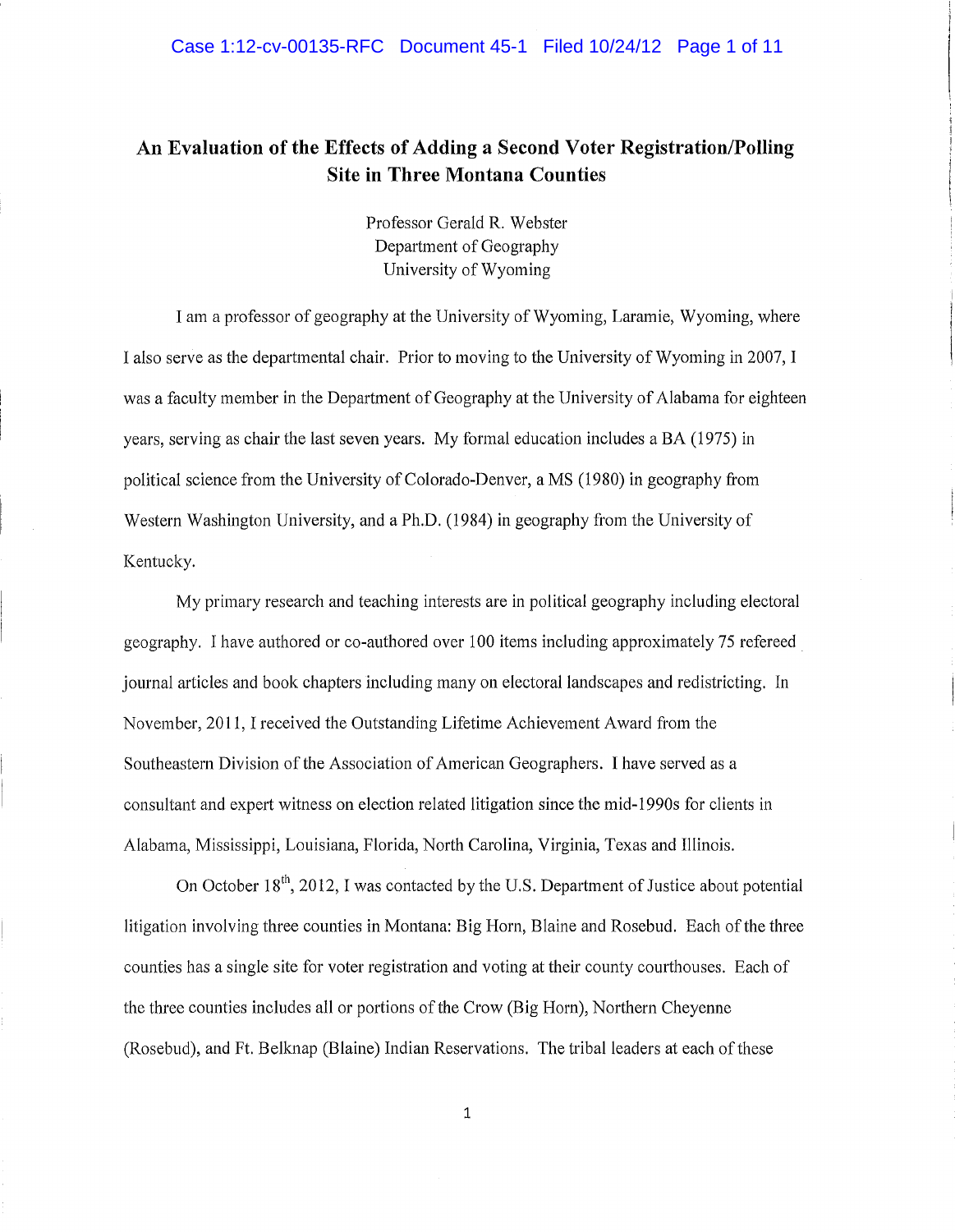#### Case 1:12-cv-00135-RFC Document 45-1 Filed 10/24/12 Page 2 of 11

reservations have requested a second site for voter registration to facilitate greater access to the polls for American Indian residents in each county. I have been asked to examine three questions:

- 1) Are there significant disparities between the Anglo (white, non-Hispanic) and American Indian populations in the three counties in terms of poverty and access to vehicles that might transport them to the voter registration and polling sites?
- 2) What is the average distance for American Indians and Anglos to travel to the single voter registration and polling sites in each county?
- 3) If there are significant differences in terms of travel distances, what effect would the addition of a second voter registration and polling site on each of the reservations in the three counties have upon poll accessibility for the American Indian populations?

I personally compiled the two tables to address question 1. The GIS analysis and statistical calculations to address questions 2 and 3 were completed by the University of Alabama Cartographic Research Laboratory under my direction. I have engaged the services of the Cartographic Research Laboratory since 1989, and they have provided analysis and figures for the overwhelming majority of my litigation related consultancies during the past two decades. Given my work with the Laboratory, I am confident in the quality and accuracy of their work.

Question 1 was addressed using data from the American Community Survey tables Bl 7001 and B25044. First, the poverty status of Anglos (white, non-Hispanic) and American Indians was compared in the three counties (Table 1). Poverty may constitute an obstacle for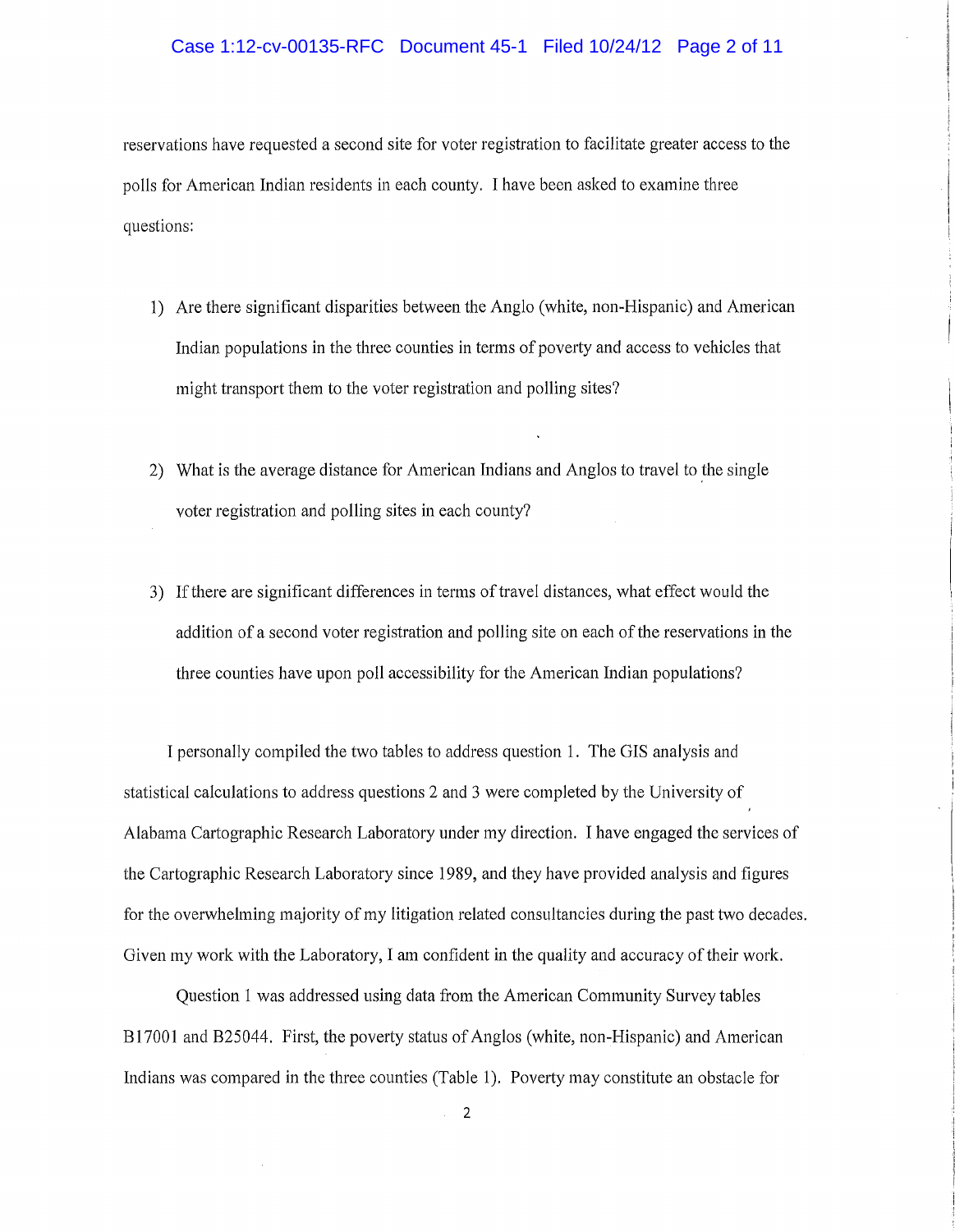#### Case 1:12-cv-00135-RFC Document 45-1 Filed 10/24/12 Page 3 of 11

potential voters to participate in the electoral process, most particularly for those residents living long distances from voter registration and polling sites. In Big Horn County 12.2% of the Anglo population had incomes in the past 12 months below the poverty level, while the rate for American Indians in the county was well over double that rate at 28.9%. In Blaine County 16.2% of the Anglo population had incomes in the past 12 months below the poverty level, while the rate for American Indians in the county was two and a half times greater at 41.5%. The greatest contrast was found in Rosebud County in which the poverty rate for American Indians  $(36.1\%)$  was over four times the rate for Anglos  $(8.8\%)$ . In all three counties the poverty rate among American Indians is substantially greater than for the Anglo population.

Access to a motor vehicle facilitates an individual's ability to travel to a voter registration or polling site. Table 2 compares Anglo and American Indian access to motor vehicles in the three counties. In Big Horn County 1.9% of Anglos have no vehicle available, while 6.5% of the county's American Indian population have no access to a vehicle. Similarly, while 14.2% of American Indian residents in Blaine County have no vehicle available, the rate for Anglos *is* far less at 4.1 %. Finally, while 4.0% of Anglos in Rosebud County have no vehicle available, the rate for American Indians is more than double that rate at 8.8%. In each of the three counties the availability of motor vehicles is substantially less for American Indian residents than for Anglo residents.

The second question was addressed by estimating the distance potential Anglo and American Indian voters would have to travel to reach the county courthouse in each of the three counties. The population centroid of each census block group was first calculated using the voting age population in the blocks comprising the block group. The population centroids were then employed as the beginning points to measure the straight line distance to the county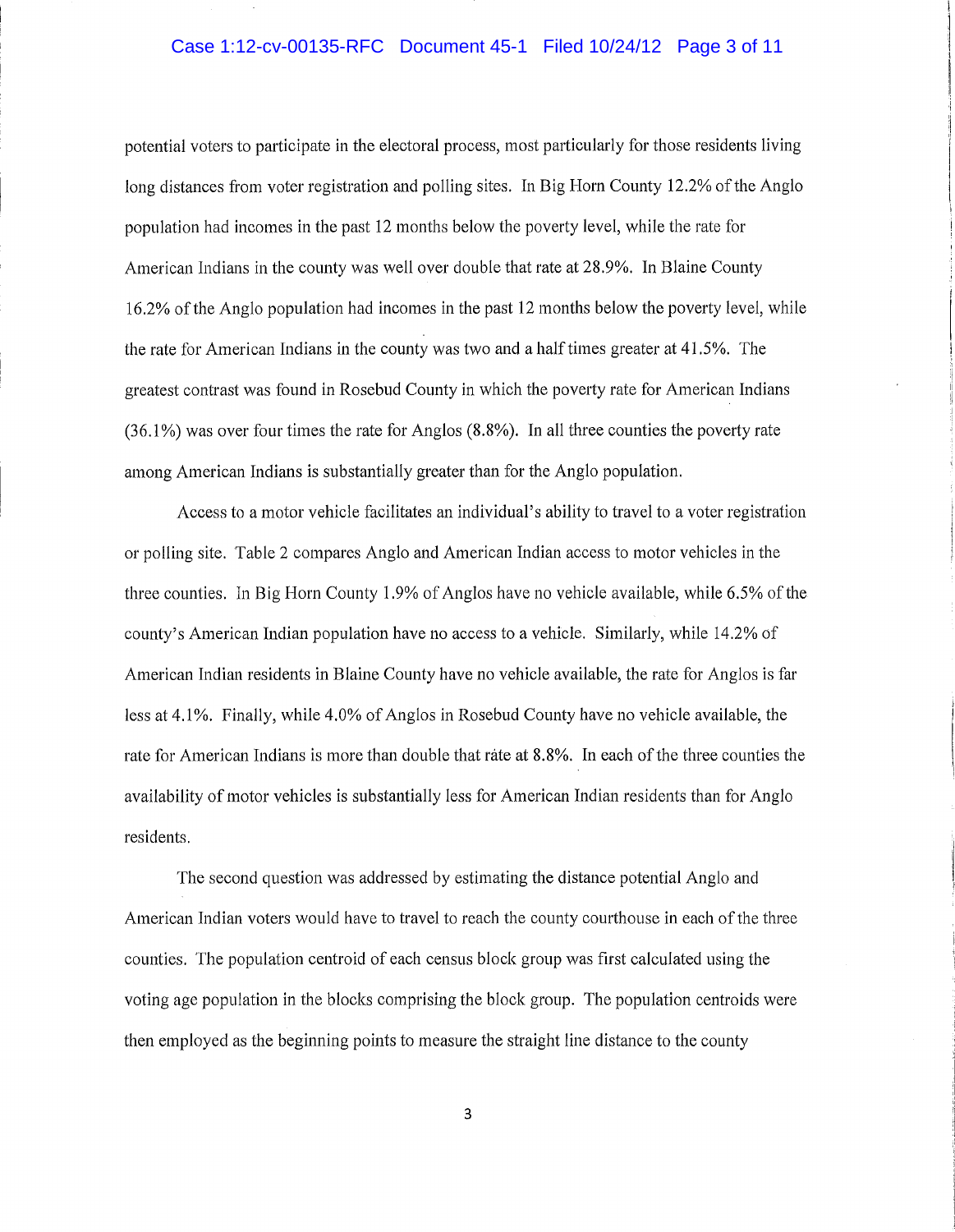#### Case 1:12-cv-00135-RFC Document 45-1 Filed 10/24/12 Page 4 of 11

courthouse, the site for residents to register to vote and to vote. This estimate was used as the distance to the courthouse voting registration and polling site for all Anglo and American Indian voting age residents of the census block group. The same calculations were undertaken in all census block groups in each county and used as the estimated travel distance for Anglo and American Indian residents of voting age. From these calculations estimates of the mean distance for both potential Anglo and American Indian voters to register and vote at the county courthouse were determined.

The estimated mean distance voting age Anglos in Big Horn County must travel to reach the county courthouse is 11.61 miles. This mean is substantially below the estimate for American Indian residents of Big Horn County who on average must travel 22.02 miles to reach the courthouse to register to vote and vote. The contrasts in Blaine are Rosebud counties are even greater. While Anglos on average must travel an estimated 9.77 miles to arrive at the Blaine County courthouse, American Indians in Blaine County must travel an estimated average of 31.45 miles to do the same. Thus, on average American Indians in Blaine County must travel an estimated 22 miles farther than Anglos to reach the courthouse. In Rosebud County Anglos on average must travel an estimated 16. 79 miles to reach the county courthouse, while American Indians must travel an estimated 44.85 miles on average to reach the county courthouse, or on average over 28 miles farther.

The final question to be addressed pertained to the accessibility effects if each of the three counties added a second voter registration and voting site on the reservation in each county. The Department of Justice provided additional potential locations in each of the counties: Little Big Horn College in Big Horn County, Fort Belknap Hospital in Blaine County, and the Northern Cheyenne Tribal Building in Rosebud County (Figures 1-3). Assuming both Anglos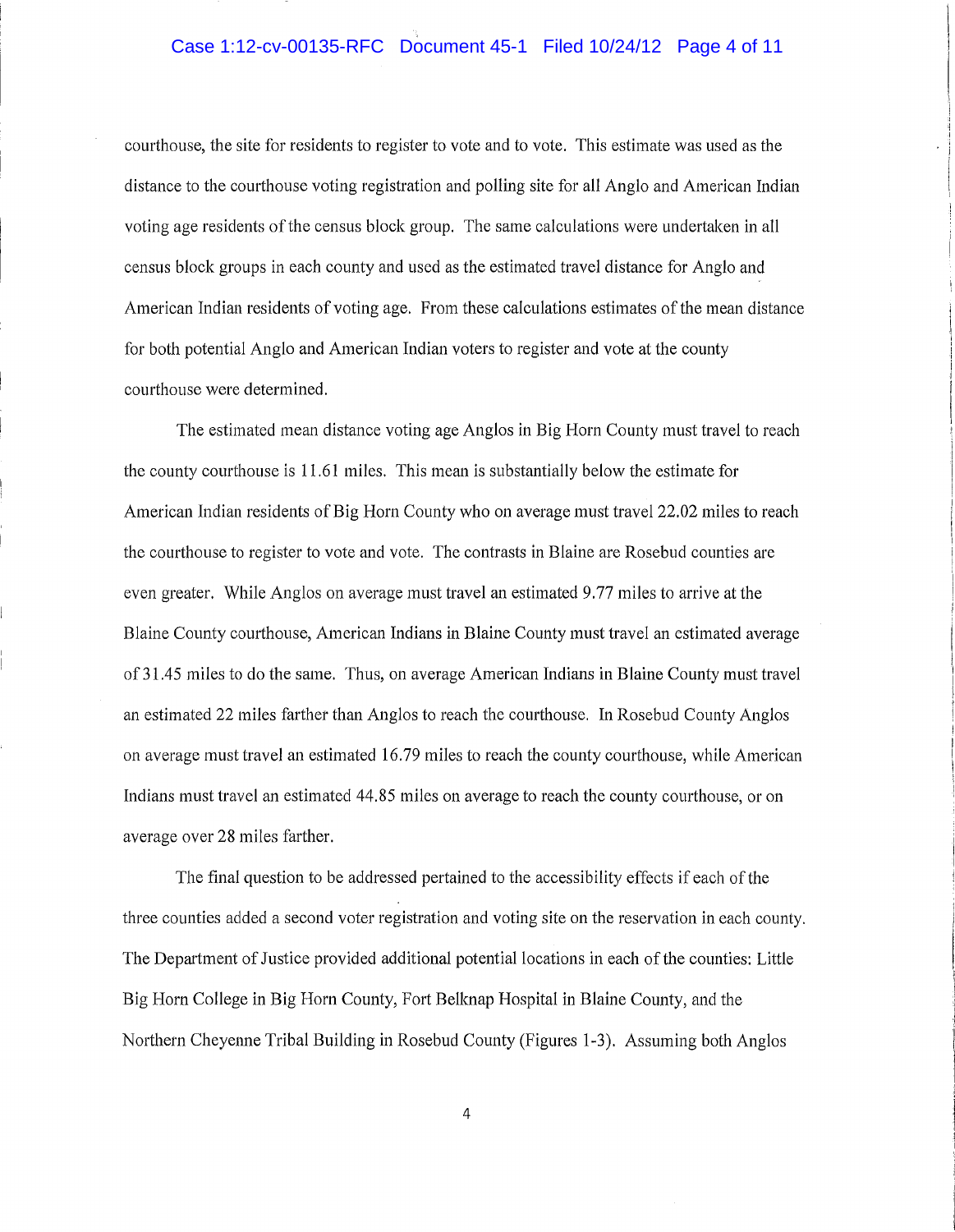#### Case 1:12-cv-00135-RFC Document 45-1 Filed 10/24/12 Page 5 of 11

and American Indians in the three counties will travel to the closest voter registration and polling site whether it be the county courthouse or the new site on the reservation, the mean distances for both groups were recalculated.

The hypothetical addition of a second voter registration and polling site decreased the estimated mean travel distances to one of the two voter registration and polling sites in each of the three counties for both Anglos and American Indians (Table 4). In Big Horn County the estimated mean distance for Anglos was 9 .14 miles, while the estimated mean distance for American Indians was 15.33 miles. The addition of the second site decreases the estimated mean travel distance by 6.69 miles for American Indians in Big Horn County to travel to a registration and polling site. In Blaine County the addition of a second voter registration and polling site also decreased estimated mean travel distance for both Anglos and American Indians. Most significant was the decrease of estimated mean travel distance for American Indians by well over 17 miles with the addition of the second site, though estimated mean travel distance for Anglos also decreased by 4.5 miles. In Rosebud County estimated mean travel distance for Anglos was 10.13 miles and 5.67 miles for American Indians with the addition of the second voter registration and polling site. The addition of the second site in Rosebud County had a dramatic effect on estimated mean travel distance for American Indians, decreasing the average distance by over 39 miles.

#### **Findings**

• Poverty rates among American Indians are greater than for Anglos in Big Horn, Blaine and Rosebud counties. American Indians in these three counties also on average have less access to motor vehicles than their Anglo neighbors. The academic research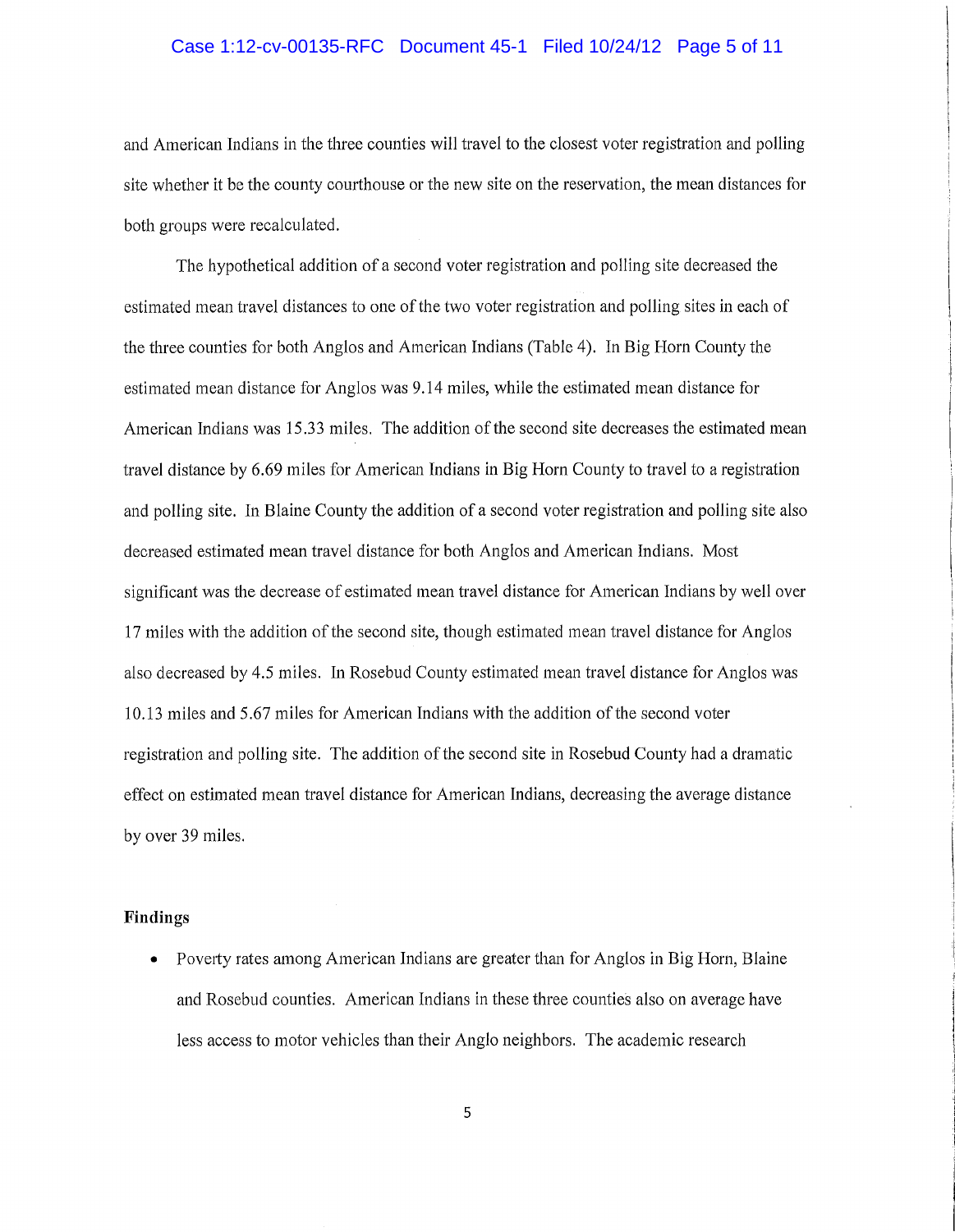#### Case 1:12-cv-00135-RFC Document 45-1 Filed 10/24/12 Page 6 of 11

literature in both political science and political geography confirms that participation in the electoral process is inhibited if not substantially reduced by both poverty and limited access to motor vehicles.

- Currently Big Horn, Blaine and Rosebud counties have a single voter registration and polling site at their county courthouses. The mean distance for American Indians in the three counties to travel to the county courthouse is significantly greater than for Anglos in the three counties.
- The addition of a second voter registration and polling site on the reservations in each of the three counties decreases estimated mean travel distance for both Anglos and American Indians. Secondly, the addition of a second voter registration and polling site in each county significantly decreases the substantial disparities between Anglos and American Indians in terms of estimated travel time to reach a voter registration and polling site.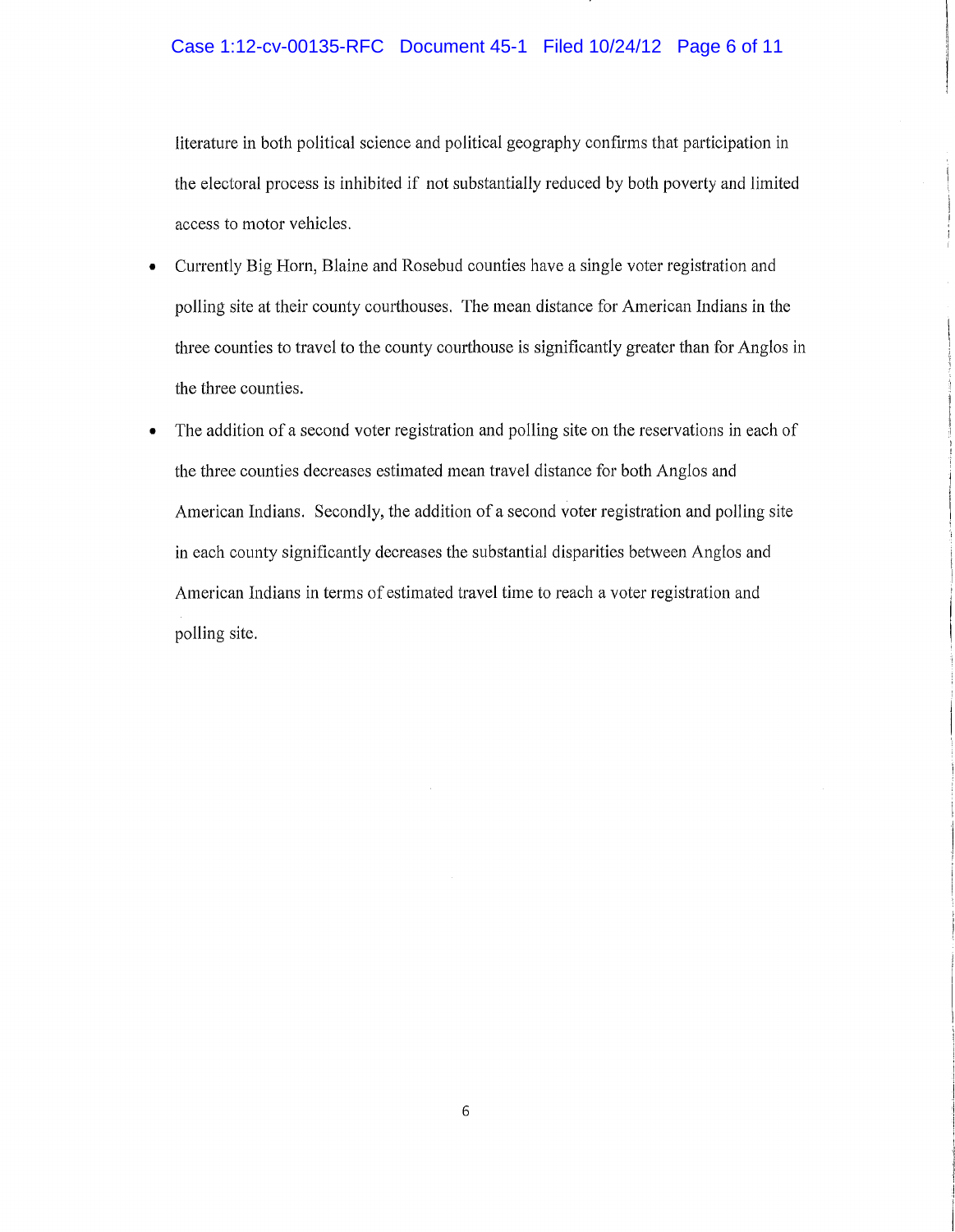# Table 1 Anglo and American Indian Poverty Status in Big Horn, Blaine and Rosebud Counties, Montana

|          | Total American |            |            |                 |
|----------|----------------|------------|------------|-----------------|
|          | Total          | Poverty    | Indian and | Poverty         |
| County   | Anglo          | Status*    | AK Native  | Status*         |
| Big Horn | 3,929          | 480(12.2%) | 7,347      | 2,122(28.9%)    |
| Blaine   | 3,017          | 488(28.7%) | 3,181      | 1,320(41.5%)    |
| Rosebud  | 5,464          | 482(8.8%)  | 2,839      | $1,025(36.1\%)$ |

\*Income in the past 12 months below the poverty level.

SOURCE: U.S. Census Bureau, American Community Survey, Poverty Status in the Past 12 Months by Sex By Age, 2010, Table B17001.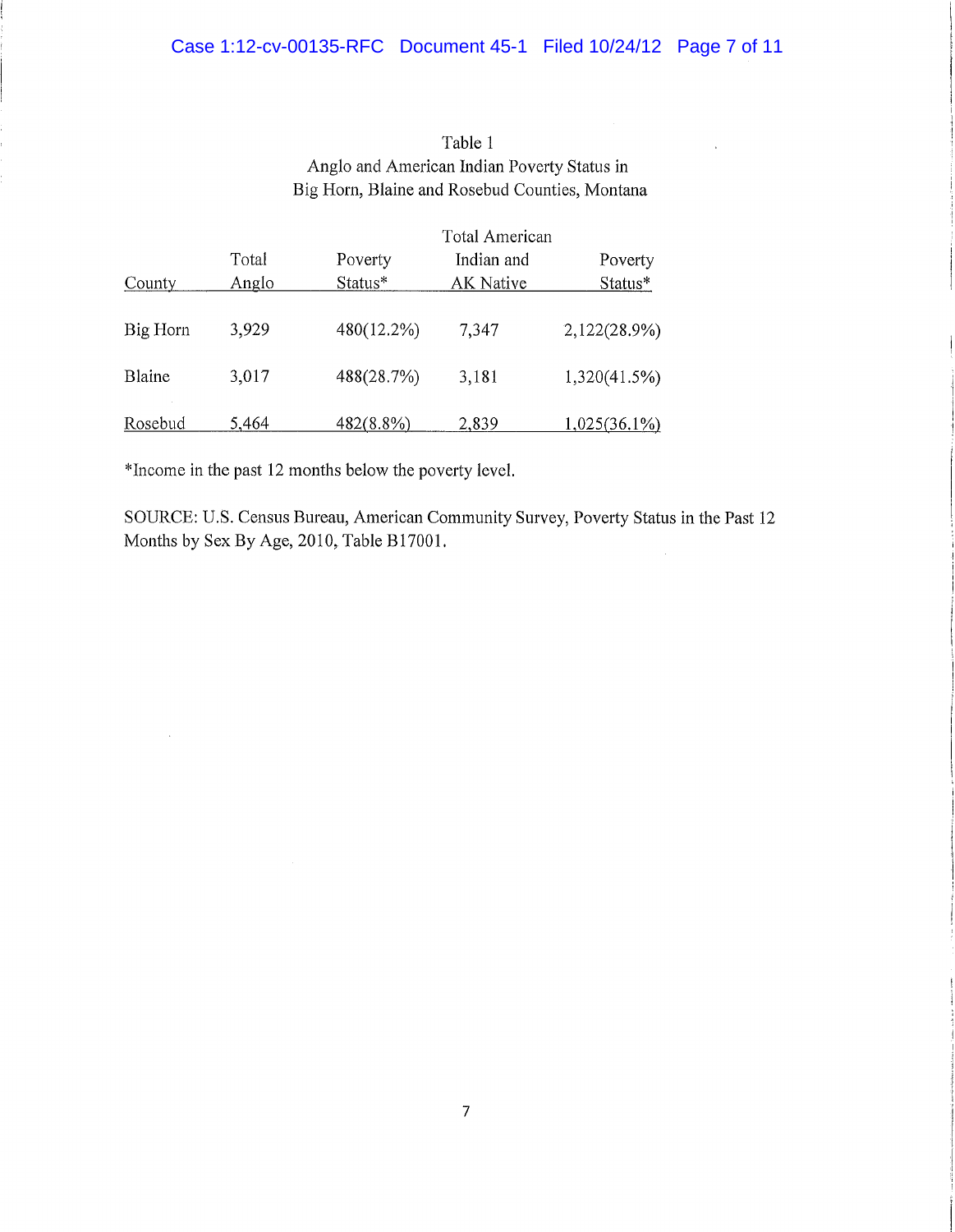| County   | Housing<br>Type    | Total<br>Anglo | No Vehicle<br>Available | American<br>Indian and<br><b>AK Native</b> | No Vehicle<br>Available |
|----------|--------------------|----------------|-------------------------|--------------------------------------------|-------------------------|
| Big Horn | Owner<br>Occupied  | 1,285          | 23 (1.8%)               | 915                                        | 50(5.5%)                |
|          | Renter<br>Occupied | 381            | $9(2.4\%)$              | 663                                        | 53(8.0%)                |
|          | Total              | 1,666          | $32(1.9\%)$             | 1,578                                      | $103(6.5\%)$            |
| Blaine   | Owner<br>Occupied  | 1,090          | $10(0.9\%)$             | 371                                        | 28(7.5%)                |
|          | Renter<br>Occupied | 325            | 48(14.8%)               | 524                                        | 99(18.9%)               |
|          | Total              | 1,415          | $58(4.1\%)$             | 895                                        | 127(14.2%)              |
| Rosebud  | Owner<br>Occupied  | 1,770          | 27(1.5%)                | 439                                        | $15(3.4\%)$             |
|          | Renter<br>Occupied | 613            | 69(11.3%)               | 313                                        | 51(16.3%)               |
|          | Total              | 2,383          | $96(4.0\%)$             | <u>752</u>                                 | $66(8.8\%)$             |

| Table 2                                                                                 |  |
|-----------------------------------------------------------------------------------------|--|
| Vehicle Availability by Housing Type for Big Horn, Blaine and Rosebud Counties, Montana |  |

SOURCE: U.S. Census Bureau, American Community Survey, Tenure by Vehicles Available, 2010, Table B25044.

 $\bar{z}$ 

 $\bar{\gamma}$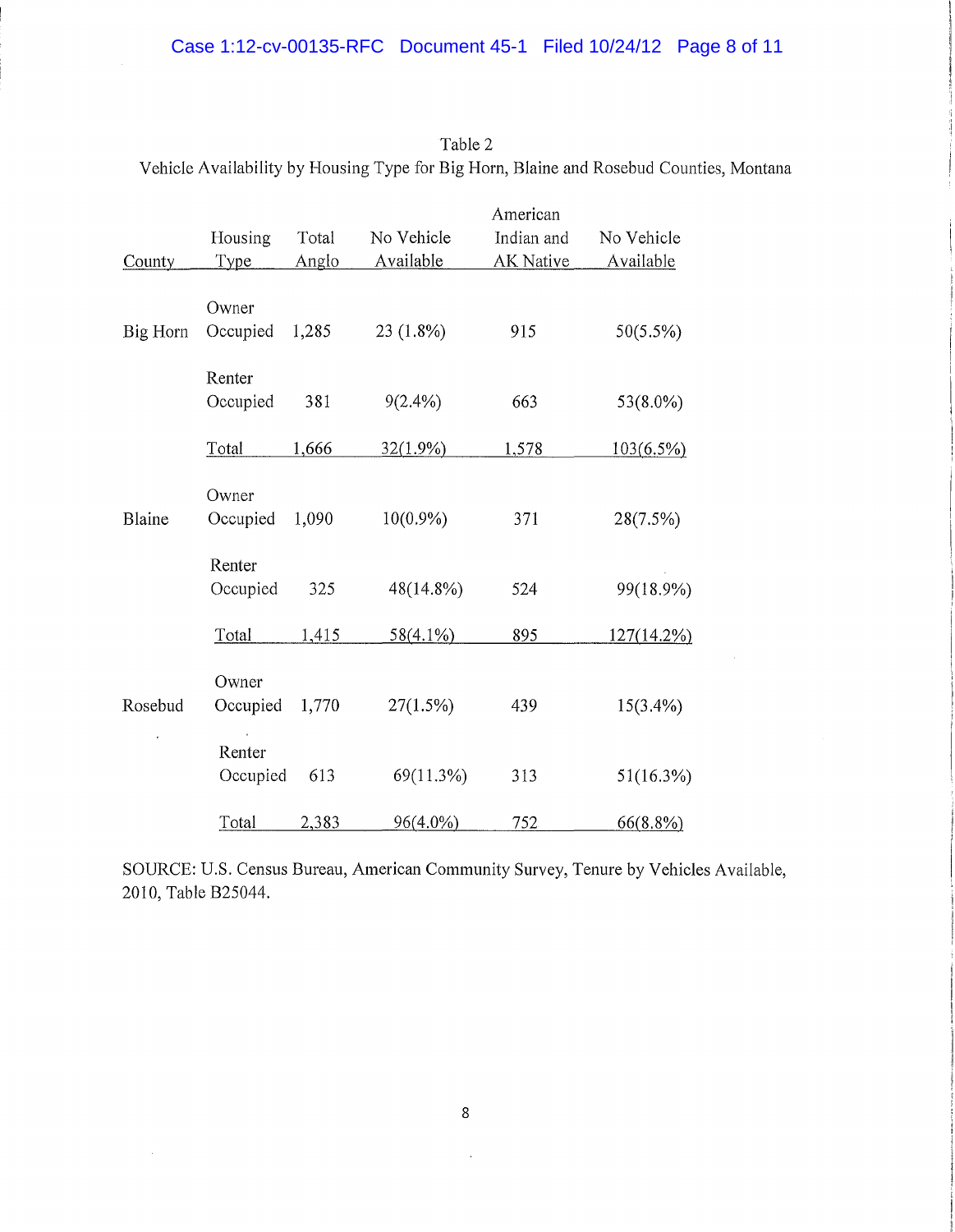# Table 3 Average Distance to the County Court House for Anglo and American Indian Voting Age Residents in Three Montana Counties

|          | Mean Distance | Mean Distance         | Absolute      |
|----------|---------------|-----------------------|---------------|
| County   | For Anglos*   | For American Indians* | Difference    |
| Big Horn | $11.61$ miles | $22.02$ miles         | $10.41$ miles |
| Blaine   | 9.77 miles    | 31.45 miles           | $21.68$ miles |
| Rosebud  | $16.79$ miles | 44.85 miles           | $28.06$ miles |

\*In this case I am attempting to demonstrate that the mean distances for American Indians are greater than for Anglos to travel to the county courthouse. As a result, a one-tailed T test is appropriate. The one-tailed T tests for the three counties confirmed the differences in travel distance for American Indians and Anglos are statistically significant at the 0.01 level.

SOURCE: Calculated by the University of Alabama Cartographic Research Laboratory using data secured from the Bureau of the Census.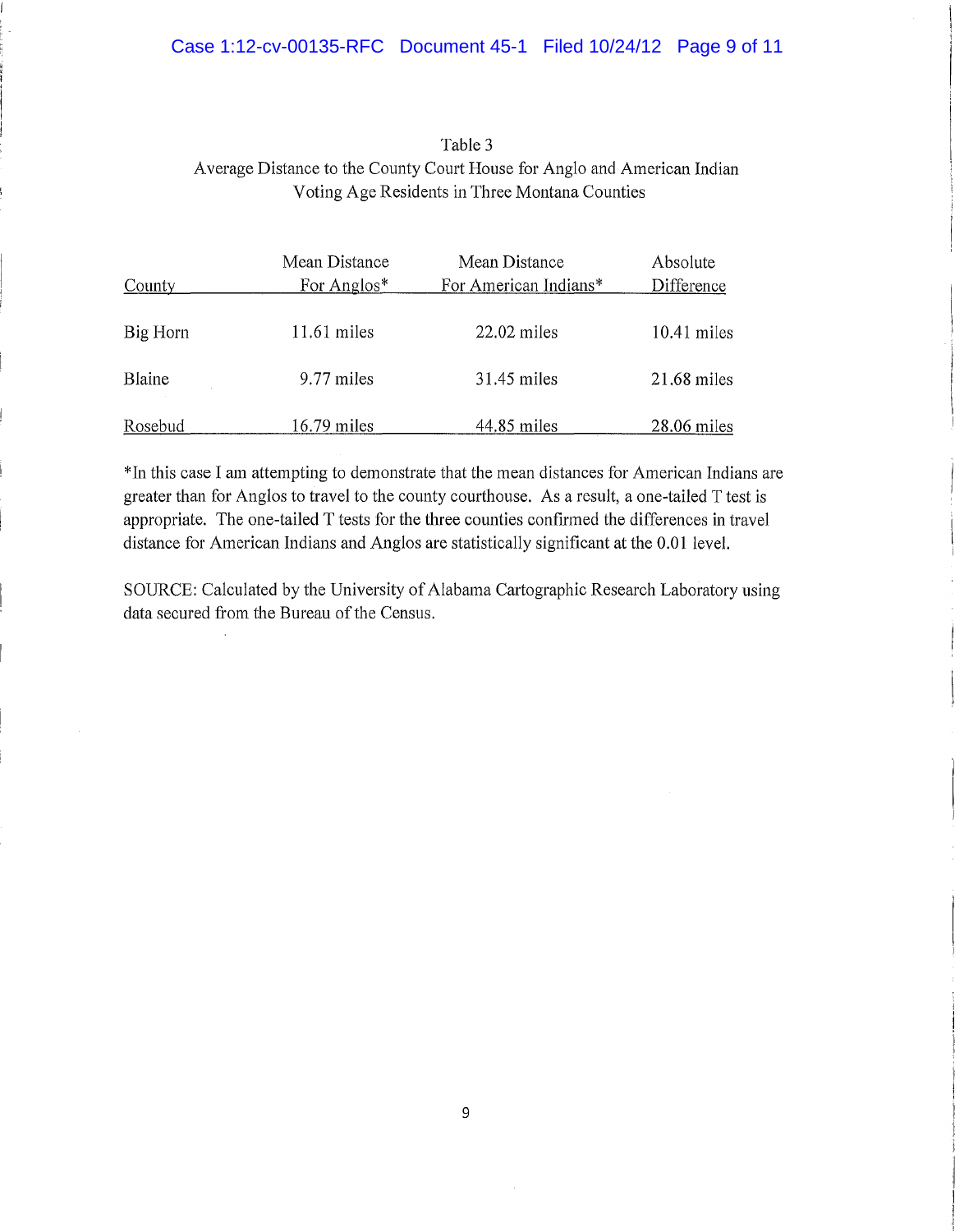#### Case 1:12-cv-00135-RFC Document 45-1 Filed 10/24/12 Page 10 of 11

#### Table 4

## Average Distance to the Voter Registration and Voting Sites When a Second Hypothetical Site is Added to Each County for Anglo and American Indian Voting Age Residents in Three Montana Counties\*

|          | Mean Distance | Mean Distance          | Absolute     |
|----------|---------------|------------------------|--------------|
| County   | For Anglos**  | For American Indians** | Difference   |
|          |               |                        |              |
| Big Horn | 9.14 miles    | $15.33$ miles          | $6.19$ miles |
|          |               |                        |              |
| Blaine   | 5.31 miles    | 13.88 miles            | 8.57 miles   |
|          |               |                        |              |
| Rosebud  | $10.13$ miles | 5.67 miles             | 4.46 miles   |

\*The hypothetical second sites are Little Big Horn College in Big Horn County, Fort Belknap Hospital in Blaine County, and the Northern Cheyenne Tribal Building in Rosebud County.

\*\*Two-tailed T tests indicated the differences in the mean distances for Anglos and American Indians were statistically significant at the 0.01 level.

SOURCE: Calculated by the University of Alabama Cartographic Research Laboratory using data secured from the Bureau of the Census.